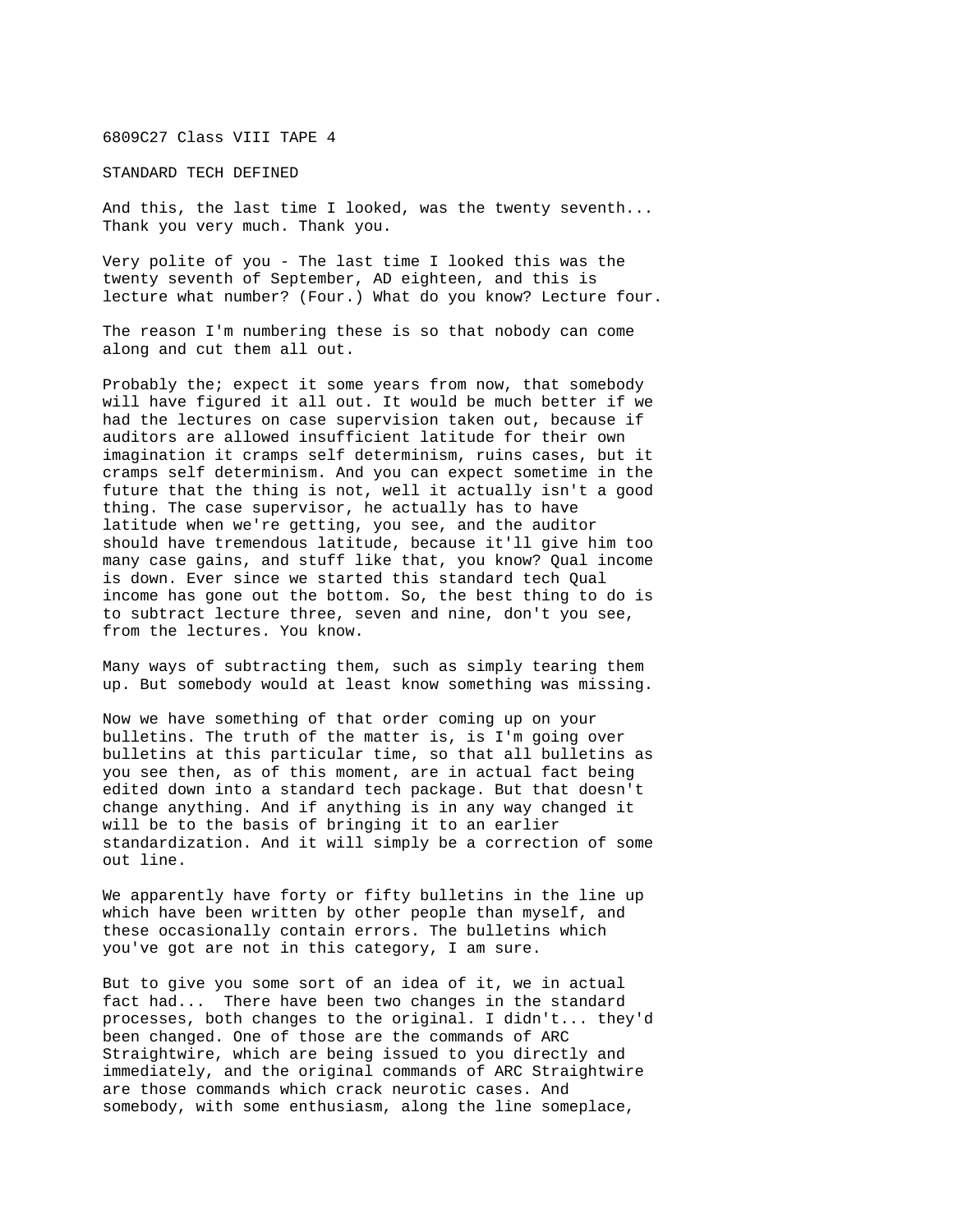cut off the last half of the command in each case. But that's a real case cracker the way it is originally.

"Recall something that is really real to you" is the proper command, and it's never been otherwise. But people with enthusiasms edit this material, and every time it has been edited the material and workability has to a marked degree been lost. All of the listing tapes, although there were lots of tapes called listing tapes, on the Saint Hill Course all of the key listing tapes and the key listing bulletins were removed from the Saint Hill Course during the last two or three years. And that's why you guys don't know nothing about listing. You come to me here.

I wouldn't give you a penny for what you know about listing. That's a fact. If you can't ratta tat tat, ratta tat tat off the laws of listing, popety popety pop, and know that those are the laws.

Those are the laws. There aren't any other laws. There are no exception to these laws. These are the laws of listing. Those are the laws of listing. That is how it is done. It isn't done any other way. There are no exceptions of any kind whatsoever. Any list is listed that way. Do I make my point? So don't ask me any more questions about listing or I'll bite your heads off.

Anyhow, asking me whether or not the lists of four are done in this way. Now. There is a thing which isn't a list, which is actually a repetitive process. It's what's been overrun. It doesn't go to an item. You're asking, in actual fact the PC, what has been overrun. And you rehab each read you get. It's a repetitive process. You write it down so you know what you're rehabbing.

But as far as listing and nulling is concerned it's a non-nulled item. As far as listing and nulling is concerned there are no variables. And it's the one thing that the bulk of you who are studying this course don't know. You don't know that you're dealing with an invariable science. It has no variabilities. It is absolutely clank. You have to begin by finding this out. If you don't find this out you will never make a Class VIII auditor. It's a marvelous discovery.

You are in the process of discovering Scientology. That's right. Now let's take it up from the beginning. What does the word Scientology mean? If there seems to be a little bitterness in that... Scio is the word for truth. And scio turns in to scien, in that form, which means truth.

And ology is the study of. Truth, study of. Now if you're studying truth how the hell can there be a variable?

Truth, by definition, is what is. There is a direct relationship to the amount of variable in a persons' life, and complications which are untruths and his state of case.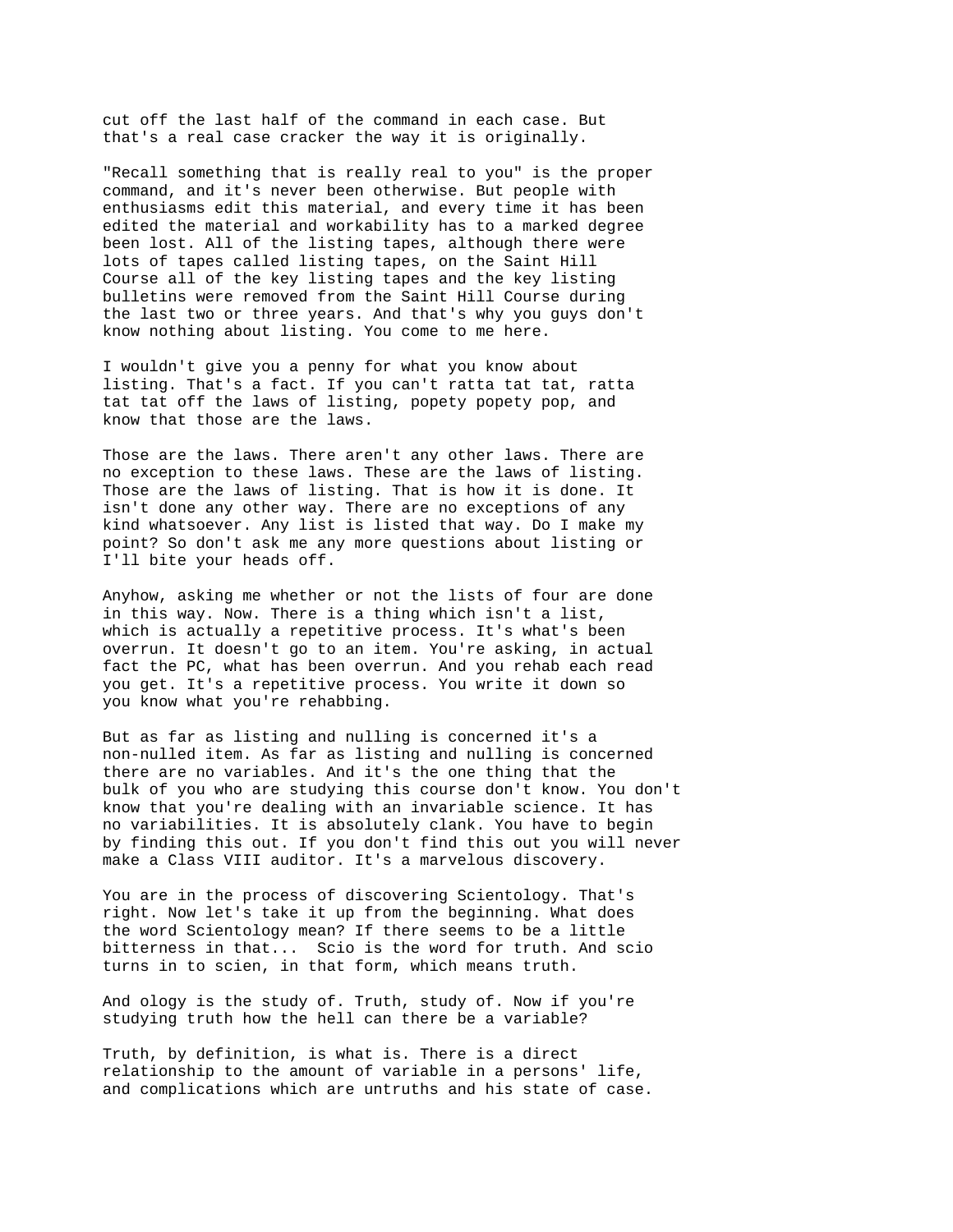A wag lies by the words and music. Lying is a way of life. "How are you today?" "I feel fine." "You look great Mabel." "What a pretty hat you have, I've always liked it." You listen to some of these birds, they're so bad off because they've just been done in. But they aren't, haven't been done in, they have been doing something in. Don't you see, that is a level of truth. So that an OT comes up the line toward a truth. And the more truths there is in him the higher his case level. By direct proportion.

So a fellow comes in, he's lying in his teeth. Lie, lie, lie, alters alter, alter, vary, vary, vary, quibble, quibble, quibble, nya nya nya, booboo dee dee, boo boo. You have a direct, immediate index of his case level. He's nuts. And this goes down and expresses itself as delusion. The delusion of insanity. The delusion of a hop head. The delusion of a Callagan. Or a Robinson. "Oh my god the Scientologists are all after me!" Pffft. My contempt.

These characters, we weren't after them. They practically had to take taxi cabs, airbuses, helicopters, walk through mud, struggle through storm, anything else, to get on our track. We didn't even hear of them. We didn't even know anything about them. We couldn't have cared less if we had. We aren't in any line of country they have anything to do with.

The guy who is stuck on the track someplace, the Martians are after him. Fighting shadows.

Fighting things that haven't anything to do with him. Wars, world wars, whereby the Germans says the English are horrible, and the English say the Germans are horrible. And the Germans say the English are trying to conquer the world. And the English say the Germans are trying to conquer the world. And Germans say the English are slaughtering babies, and the English say the Germans are slaughtering babies. The amount of truth there is in connection with any war man has ever fought is undiscoverable with the worlds' most powerful microscope.

So in the gravest insanities you get the greatest untruth. So the road is a road of truth. At seven there was a step known as the incredibles. As you go up the line you discover the incredibles.

Things that happened to the individual which are true, but not believable. The incredibles. That is one of the points of auditing. Stripping out the incredibles off the time track.

Now you know how much you'd be believed if you walked into the barber shop and says, "Well, I put ten cents down on Sky Rover in the third race, and he paid off two million to one, and I made a couple of hundred thousand dollars, and my wife thought of the idea in a dream, and so that's why I did it. You know? Only it happens to be true. But you can't believe it because the odds are too great against it, see?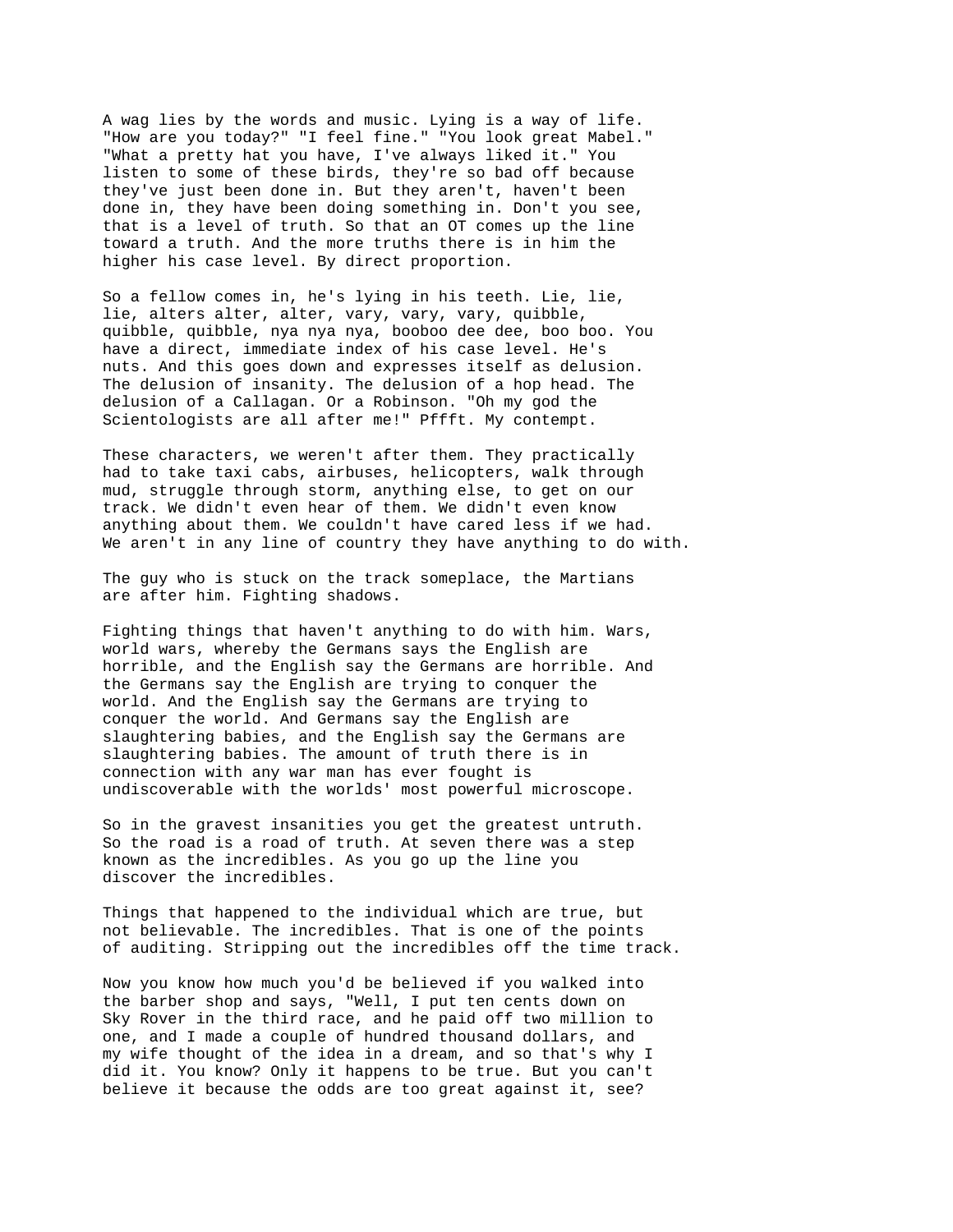I had trouble with this when I was a kid. I was everyplace and anyplace and into anything, and all over the planet at the time, when people were not traveling all over the planet. And I eventually got to a point where I couldn't talk about my adventures. I actually hit a level of untruth of minimizing what I had done and been. That's the reduction of incredibles.

There are various ways by which something can be, or seem, untrue. Various ways.

So anyway, Scientology is well named. It is the road to truth. It is a study of the truth. And total truth is total power. And when the guy hasn't got any lies left in him he's OT. And all the mechanics of OT work out too. So the subject is very, very well named.

And that's what Scientology means. It's the study of truth, to which could be added the technology of achieving truth. And I have a list here, whereby several students don't know what standard tech is. Don't know what the word standard means. Haven't any idea. Now if somebody doesn't know that there is a subject called Scientology, which is a main line subject which has a certain number of hair line processes which make up a direct route, he needs an academy course. He shouldn't be here. Those are brutal words.

A science is a body of truths. A technology is a body of truths. Now somebody who can't confront action, or something like that, thinks a truth would be a datum of some kind or another. Well a truth can also be an action. And the road through all of the untruths of a person, from all the way south to all the way north has been mapped. It exists. It has been on a chart for years. There have been bulletins which announced its' processes. The doingness of those processes are exact, precise. There aren't two ways to do them. There is one way to do them.

And that is what you are here learning. And if you can't learn that basic fundamental you might as well quit now.

You are not learning this wide subject of philosophy. You're not learning every student's got a chance to think his own opinion right now. You're not learning that right now. You're learning the technical application of exactly how it is done, exactly to whom it is done, exactly and precisely the steps and actions taken to an exact, precise results And that's what you're learning. And you haven't anything to do with how many needles sit on the head of an angel.

Now case supervision, you were given some folders to case supervise. Then doing a case supervision of them, you decided what was wrong with the PC. Which is a direct violation of the Auditors' Code. Evaluative case supervision will be your downfall. It comes to this: He couldn't or didn't make this grade. Your job is to make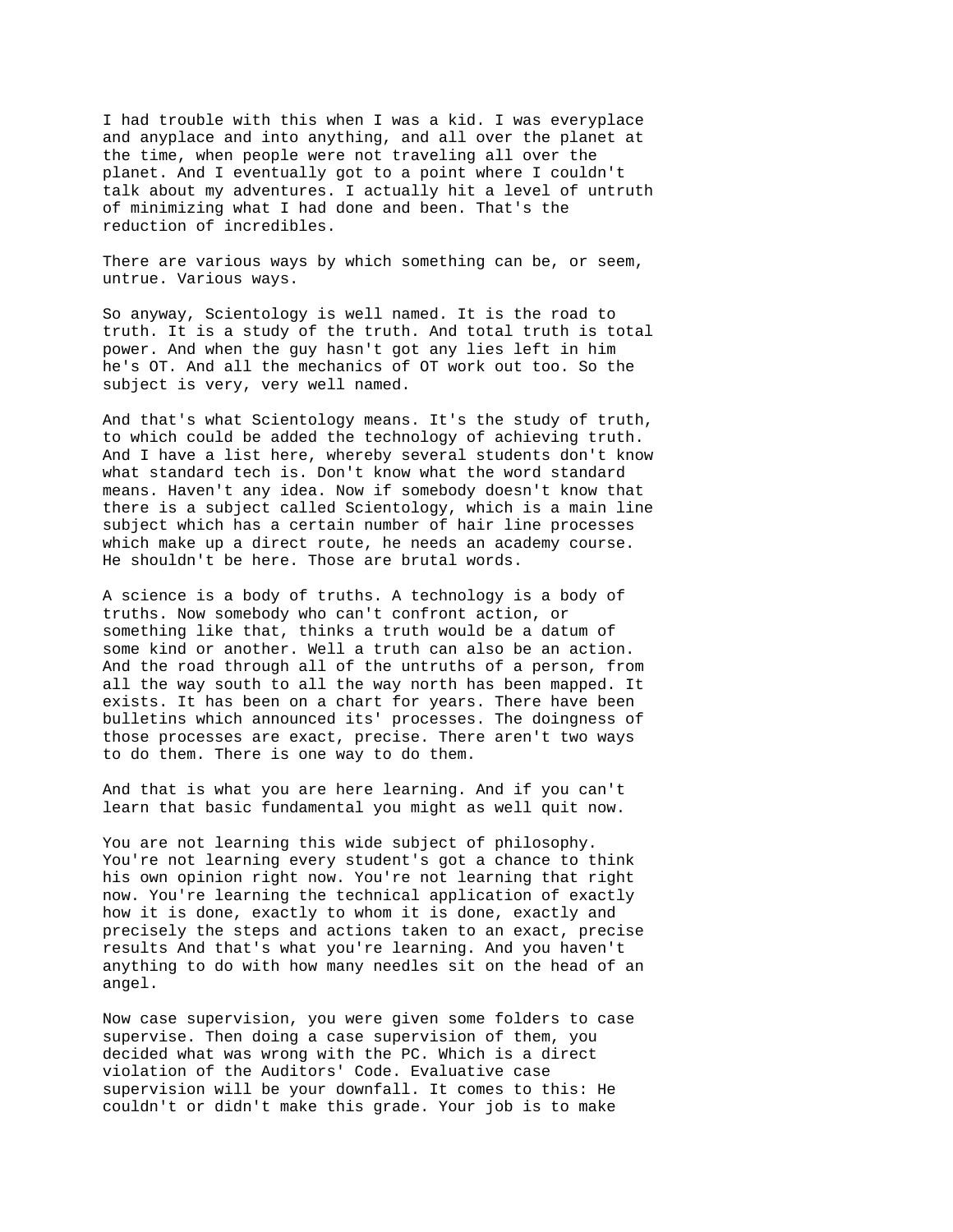sure he made the grade.

Now what's wrong with the PC is he hasn't made that grade. The major gains of the PC are always the next grade. You won't ever get any gains on a PC compared to making the grade.

All your job is is to start the PC in at the beginning of the assembly line and make sure that he's correctly run to the end of the assembly line. And that's your whole job. And when you do a case supervision, don't ever let me hear you say again to the end of your career an evaluative statement about a PC. Because you don't know.

You do certain, basic, standard actions. Basic action. Standard action. And the case falls apart.

You have to know your stable data, boy, you have to know your stable data so you can mutter it in your sleep.

You look into one of these folders. If you know your business you instantly will look at a list.

The list was complete. The PC was given his item. The question read to begin with. Didn't dead horse. You have to know data like this. Dead horse question didn't read to begin with.

Don't list a question unless it reads. Question didn't read, don't list it. Question read, no item found on the list. Pfff! It's either incomplete or it needs to be extended. It needs to be extended or the item's been suppressed. You find there's a little list, four things, which you do with a list. Very standard. Elementary. Elementary.

Now let's go into the definition of the word standard. I want to put you in a good frame of mind now. I'm not mad at you at all. There's no animosity.

Standard. The word standard as taken from Rodell's synonym finder. The word standard. And it says here it is "Universal, accepted, common, normal. Of recognized excellence or authority.

Final, definitive, authoritative, conclusive, reliable, preferred, classic, timeless, accepted, orthodox, staple, official, cathedral, doctrinal, ultimate, canonical and authentic." That's the word, the synonyms of the word standard.

And now we have the Oxford Illustrated dictionary. And we will read here the definition of the word standard. I want to call to your attention that my messenger looked these up for me. The word standard. Standard. It's a distinctive flag. It's a banner with royal arms. It's a flag of cavalry regiment. It's a rallying principle. One of the meanings of standard is carrying a banner forward.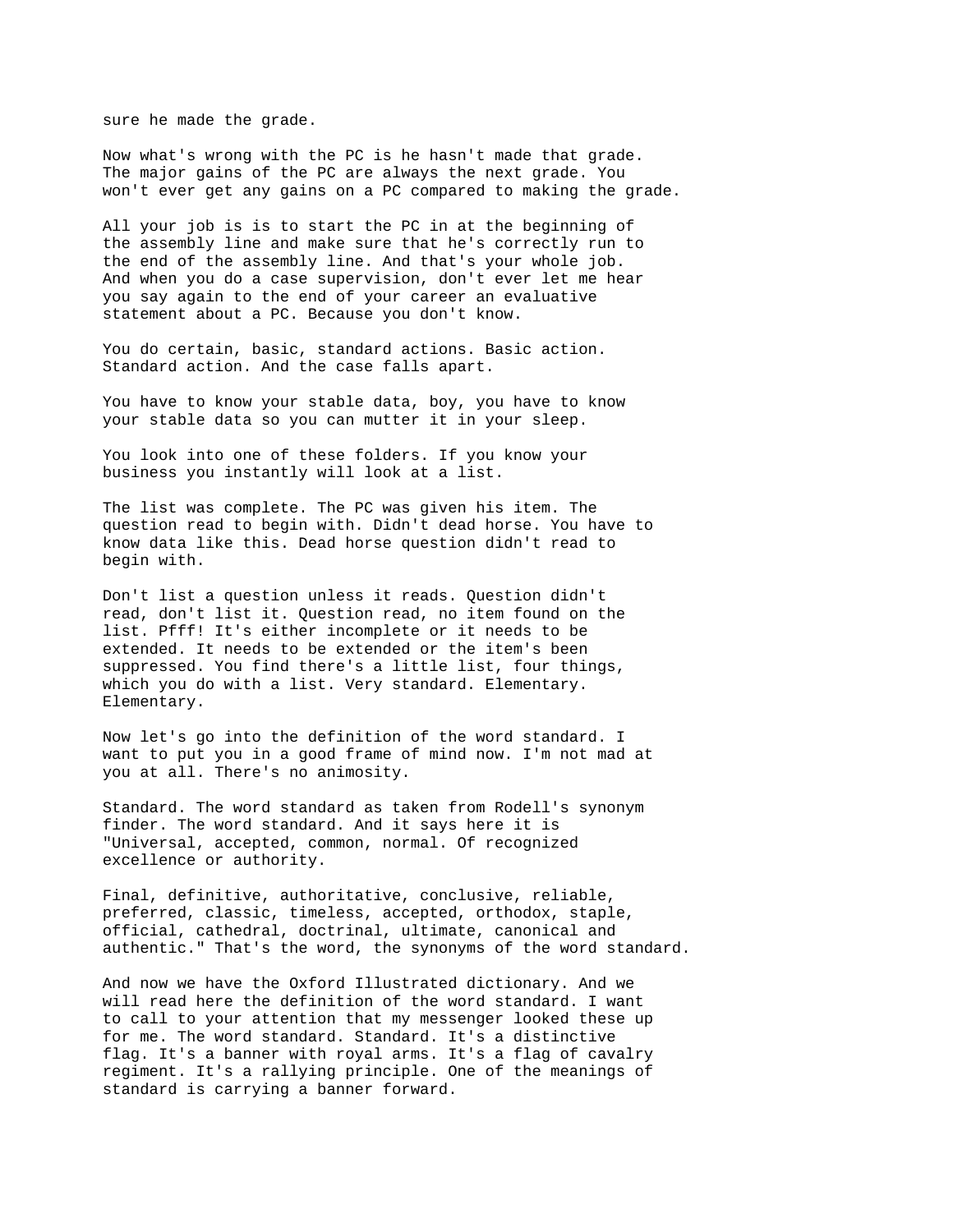Now. It's a weight or measure to which others conform or by which the accuracy of others is judged. It's a legal proportion of weight, as in fine metal and alloy in gold and silver coin. It's a degree of excellence, which is the meaning which we have, required for a particular purpose.

It's a thing recognized as model for imitation. Recognized as possessing the merit of authority.

Degrees of proficiency. Class studying to reach this.

Let's take another dictionary. And this is the universal English dictionary. We're getting up in weight here. My messenger had a hard time lifting these off to look them up for you. Actually, our Sea Org messengers are very proud of themselves. They're moving up toward a ten thousand word vocabulary, which is exactly twenty times that of the average college student.

Do you know the average college student knows five hundred words? It's true.

Once more, it's a banner, standard, a banner. Hearing a royal or national arms. Flown only by the sovereign. Flag of the cavalry regiment. Etcetera, etcetera of gold. Style, mode, type, accepted, recognized by convention, within a community, at a given time, as a criterion of what is best in speech, behavior, conduct, action, face, morality, to which we add technology. What is the best.

And now we will pick up a bigger dictionary. This is Websters' Third International dictionary.

It is a couple of volumes, because they couldn't get all the words into one. And it's in India paper in microscopic print. And my messenger has very good eyesight to find it at all.

Standard. It's a rallying place, a flag to mark a rallying place, a pole or a spear bearing some conspicuous object,... Man, we haven't even gotten down to anything else. A definite level or degree of quality that is proper and adequate for a specific purpose. The word standard. The word standard. It means a definite level or degree of quality that is proper and adequate for a specific purposes And that one you can star rate. Got it?

And now we will look up the word technology. I don't want anybody with any misunderstoods here. I haven't looked these up, my messenger looked these up for me.

Technology is a scientific study of practical arts. It's practical arts collectively, terminology of a particular art or subject. Technique is manner of execution or performance. Manner of execution or performance.

I'm gonna get this big dictionary up here. And it says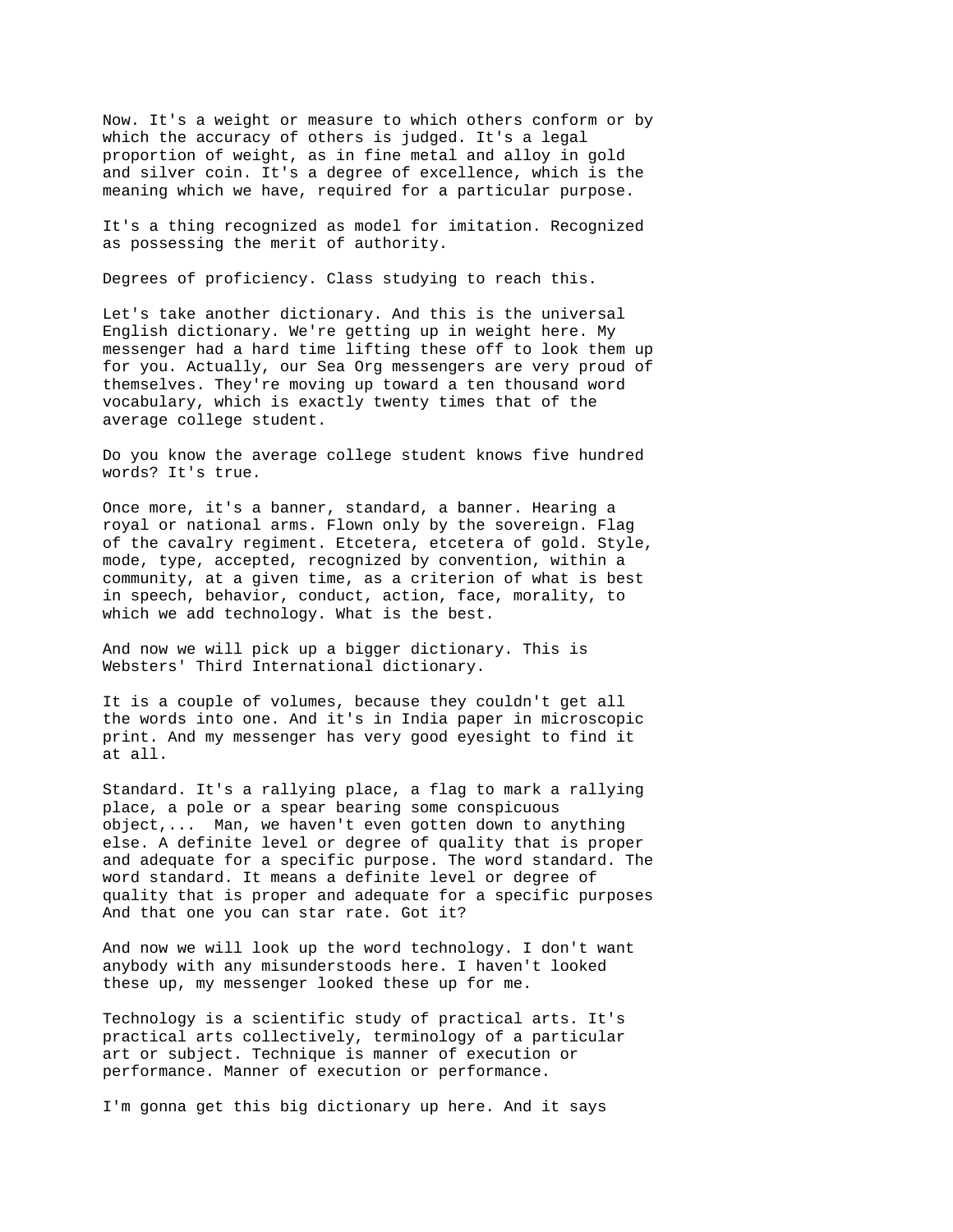here, technique is a systematic and special method employed in carrying out some particular operation. Skill in practical acquaintance with the methods of some particular art, specialized procedure, operation and the like. That's a technique.

Now. Technology: Science of the mechanical industrial arts contrasted with the fine arts.

Technologist as student is one who is versed in technology.

And, let's get this big one back here. I don't know whether I can find it on this page or not, it's so microscopic. There is technique, techno, technology. Is the terminology of a particular subject, it's the technical language. It's the science of application of knowledge to practical purpose. Applied science. The science of the application of knowledge to a practical purpose.

## Applied science. Have you got it?

Now, there's no animosity connected with this at all. This is perfectly friendly. But Scientology has a very definite body of technical application, which is the only body of technical application in all of the data of Scientology. There are not two ways to do anything in Scientology.

In 1966 this was totally summated. And it is time that auditors ceased to be airy-fairy about it.

Going up the line right now we have the fact that Scientology, applied as you are being trained to apply it, produces 100% result. And applied with the airyfairy, "I don't know what we're doing. duh duh duh duh, I have lots of opinions on this subject. I think I'd better case supervise; I think this quy must have missed withholds." After they got five items reading on the list, and it was four pages long, he threw the cans at the auditor. Obviously he has missed withholds.

Scientology, mis-applied, applied contrary to standard tech, produces back fires, that are not the pcs' fault. Standard tech is entirely under the control of the case supervisor and the auditor.

The preclear, the pre-OT, is entirely under the control of the case supervisor and the auditor.

Just so you know that well, the preclear doesn't "have missed withholds which is why the session failed." Be's entirely under the control of the case supervisor and the auditor. And if he didn't make it it is the fault of the case supervisor and the fault of the auditor. Nobody elses! There is no escape, safety valve. If he went out and got drunk and fell on his head between sessions, why the hell didn't you audit him fast enough so he didn't have a chance? It's time we took responsibility for the guy in the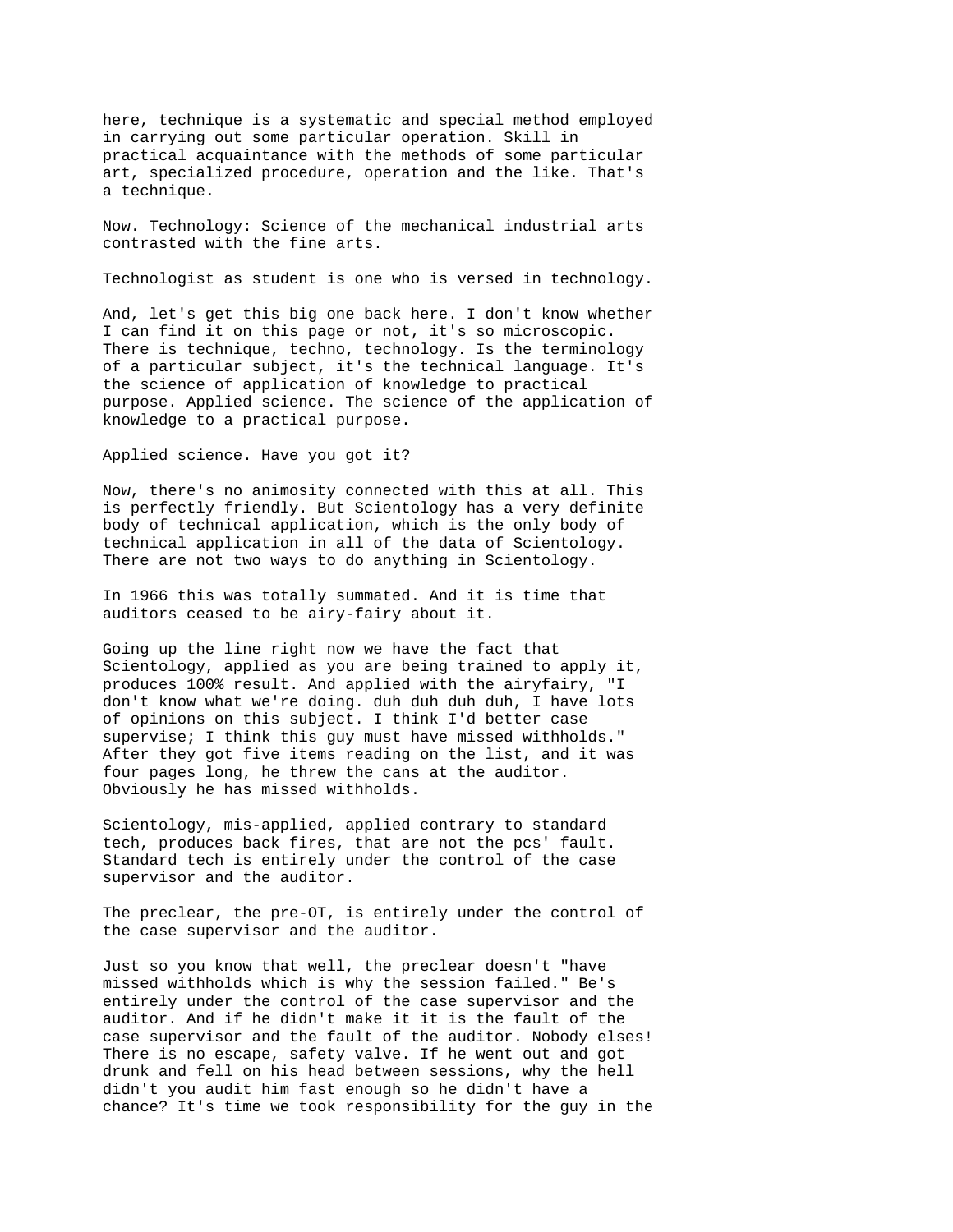chair, because properly case supervised you get one zero zero per centium. One hundred cases out of one hundred cases. If you don't get it you're flubbing.

The old timer, he got pretty good. Dianetic auditing and so forth, they got about 50%. They got about a 50% improvement. As technology advanced, and as it was expertly applied, the percentage advanced. 22 1 / 2 % of all cases will get well if you pat them on the head, if you show them a green door, if you put an ice cream cone in their hand, if you give them sugar pills, if you simply give them advice, 22 1 / 2 % of all the people that come in the line up will get well.

So the zero percentage is 22 1 / 2 . You gonna get 22 1 / 2 anyhow. Right, wrong, upside down or backwards, you're gonna get twenty two and a half. So, you get one of these 22 1 / 2 , you run a squirrel process and he says he got well so you think that squirrel process must have been...

Bah, Nonsense.

Now. You can push this up the line. And you want to know where the psychiatrist is, and so forth, he doesn't even get one percent. He's doing 22 1 / 2 percent damage. That's how you measure it. And auditor's a very bad auditor you get less than 22 1 / 2 percent. He expect that in any event.

Now. The skill and the excellence of the technology, and excellence of its' application, the standardness of it will push the percentage up. And through the years it went to higher percentages, and higher percentages, and higher percentages. And you, as a Class VIII, are looking at the per centium of one zero zero per centium. Any thing that falls below 100 percent is because somebody goofed, boy. The case supervisor or the auditor. Somebody goofed.

Now it may take you two or three sessions. It may take you a repair before you can execute the final action. You may have been fed a bum datum by the auditor and then, as case supervisor, called for a wrong action. And then you'll find this out fast enough because the guy didn't come out of it, so then you've got to go back and find out what it is. You send the preclear to the examiner, you get him run on a seven button assessment, the seven different types of things. You can get him run on a general assessment form, a green form, an L4A, various things for various purposes. You find out, you put it to rights, and then you get your 100. It isn't 100 percent one session. But if you go for two or three goofed up sessions followed by four or five repairs, which are goofed up repairs of goofed up sessions, and then you repair the repair of the repair, and so forth, you're not going to get your 100 percent.

But out of the cases which pass beneath your nose you had better, you had better, better, better, get one zero zero. Because the technology is there with which to achieve it.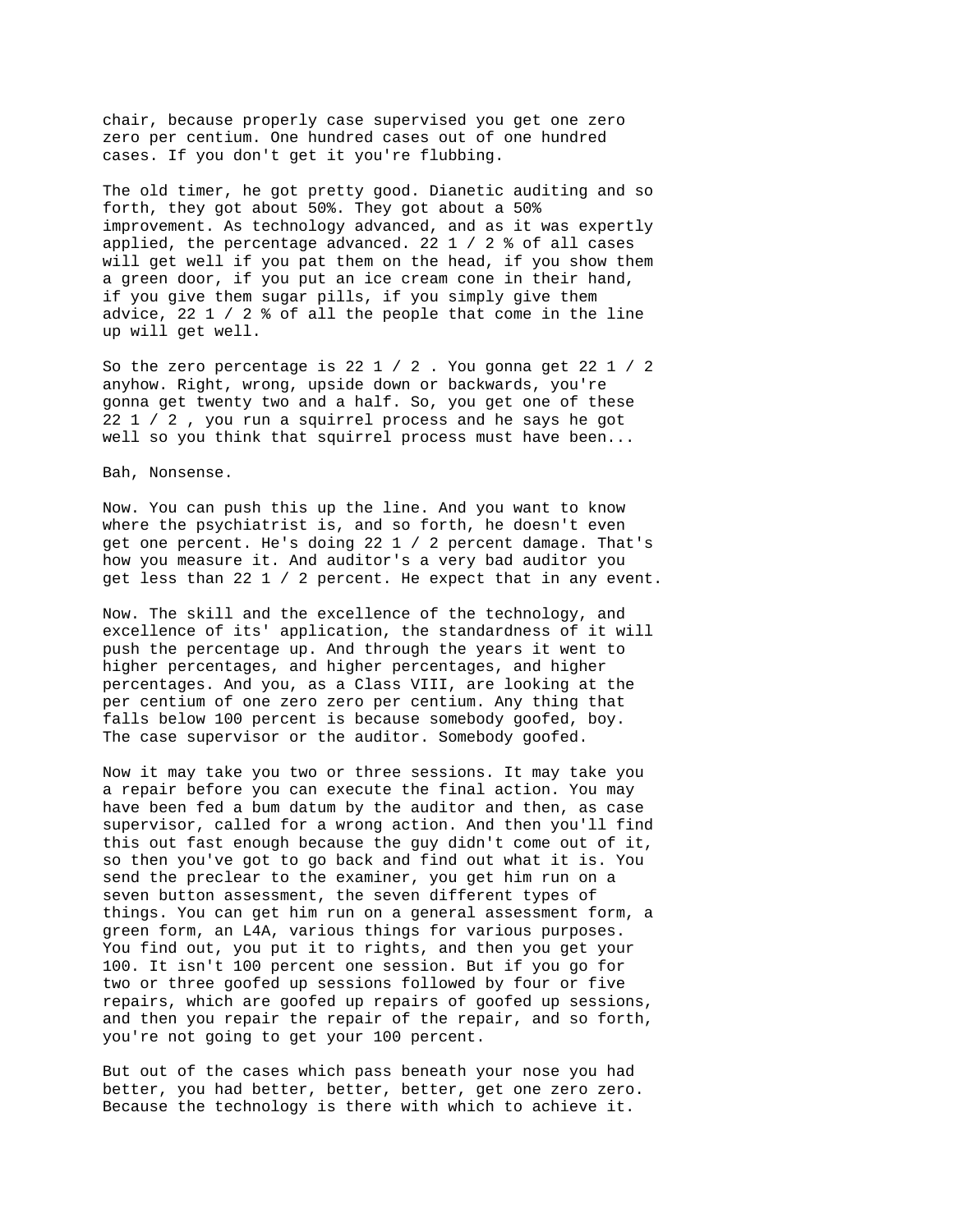And if you don't know it's there we'll put you in an academy someplace to learn some of your basics.

Because the road is a very simple road. And the most difficulty you are having right at this moment is asking these marvelously complicated questions of yourselves. You see a table sitting in the middle of the room. I am telling you it is a table, it is sitting in the middle of the room. And you say, "Let's see. Should it go to the antique side? How far is it? How long has it been sitting there? What are the ramifications and complications in the material of the table? Is the table really substantial? If an elephant sat down on the table, would it stand up?" I'm just trying to tell you, for god sakes, there's a table sitting in the middle of the room. There is a table sitting in the middle of the room. And that is the total is-ness of it.

I tell you that you do the Ruds to F/N. Therefore, you start in with an ARC break, you got a present time problem, you check for missed withhold, and so somewhere along there she's gonna F/N. If you know anything about your TRs at all you really can't miss. So it F/Ns. Your rudiments are now done, so the PC is set up to be audited. Now you audit what the main body of the session was supposed to be, which is some major action. You complete the major action to F/N, and maybe one, two, three major actions. You complete them all. And you end off the session on an F/N. And if your TRs are very good he'll come back into the next session still with an F/N. If you cannot get an F/N on your rudiments you, of course, do a G/F, a green form, and you get an F/N on that. And that is setting the case up.

And looking at your folders you've been trying to get case gains out of green forms. Well sure, somebody feels better on a green form. You're trying to get case gains. Trying to solve cases. What the hell are you trying to solve cases for? They're no problem. They're a problem to C/S, they're not a problem to an auditor. You do the usual and the case solves itself. It's too easy. It is too simple. And your complex figure-figure-figure-figure-figure, oh my god, figure-figure-figure-figure-figure is just all over your god damned plate. And you're sitting there saying, "I wonder what the PCs thinking next, and so forth, and waff-waff-waff and doo doo doo thhthhhthh." Relax.

You start in with, "Oh I wonder what's this? Look at this! Christ! Look what's happened! Oh my god! I'd better do something about this." You've got a C/S right in front of you, perhaps.

## Your C/S. And it says PC-pow, PC-pow,

PC-pow-pow-pow-pow-pow. You do it. And if your C/S knows his business, or if you're the C/S you already knew the TA was at six and a half. And you simply took it down, that's all. Now what; why would the TA be at six and a half? You go back to the folder, you'll find out fast enough. The guy went through five blow downs on listing one of the 5A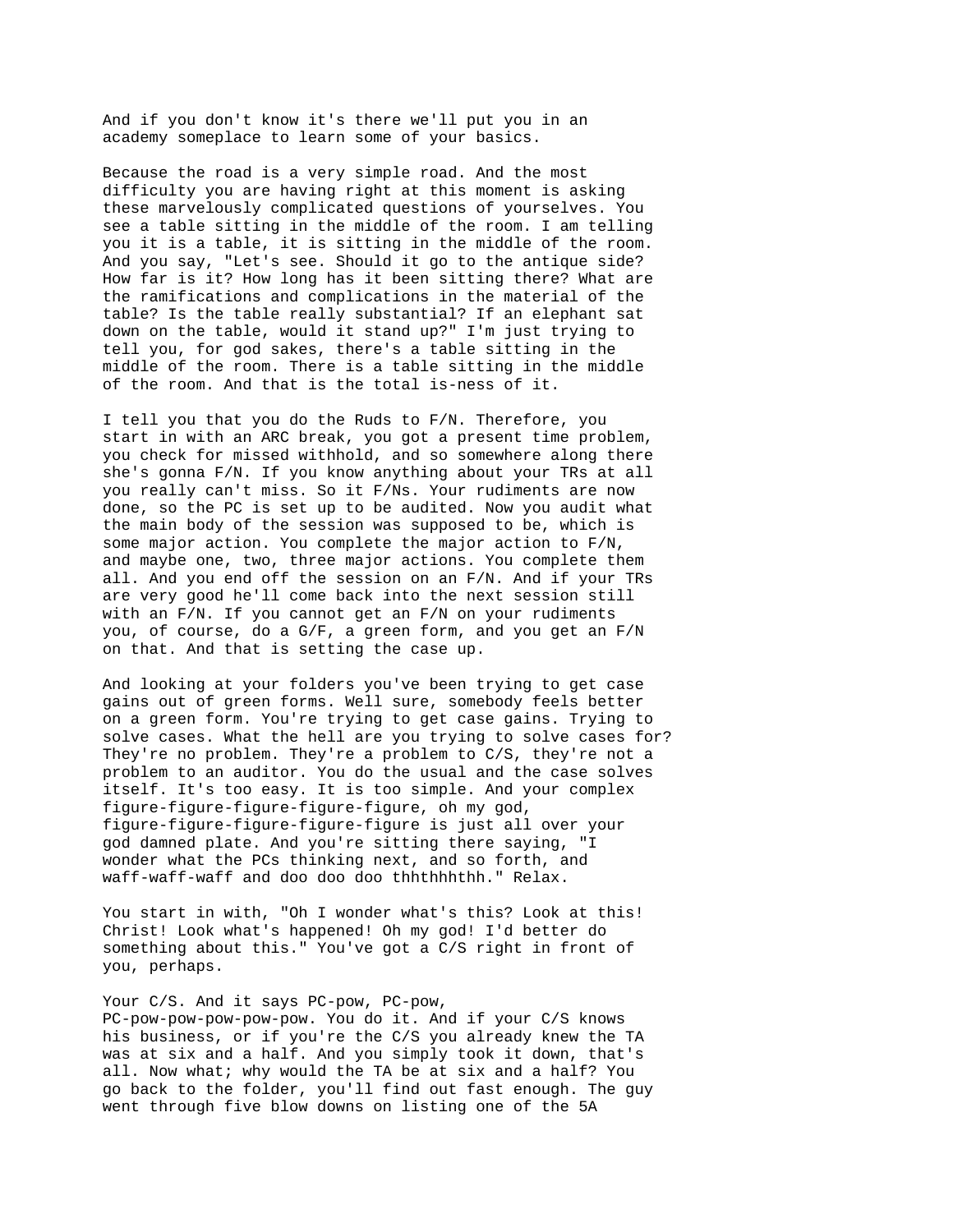processes. And the auditor gave him the last blowing down item. Power's supposed to be listed to the first blow down. If you list it to more than one blow down you're gonna be in trouble there. And the PC after the session might feel great for an hour, he might feel great for two hours. But sometime between then and the next two or three days he is going to feel like hell. You violate the rules of standard tech and the PC feels like hell. You follow the rules of standard tech and the PC feels good. And that's all there is to it.

Some day, if you get through this course alive, someday you will look back on your beginning think as completely ridiculous. You will be sitting there, knocking cases off left and right, pongety, pongety, pongety, pongety, bung, bang. Hundred percent, hundred percent, plongety-bing, plongety-bing, plongety-bing. "God damn that auditor. He slipped in that session.. I'll write your C/S, repair this wong, wong, bong bong." And there she goes.

Hundred percent, hundred percent. Pocketa, pocketa, pocketa. And you look back at your earlier auditing career... I draw a curtain over your thoughts.

But, did you ever see somebody walk on a stage and play a pianer? Some fellow walks on a stage and he plays the piano. Mario Fenninger walks in, shoots his cuffs, sits down, bow-wow! You know that piano really goes, boy, that piano really goes. Now you can say it looks very simple to Mario Fenninger. That's right. He knows he's supposed to strike certain keys and he gets certain results. There isn't any other airy-fairy think about it. Only he knows where the keys are better'n any body else. And that's a Class VIII auditor. Same piano.

And you see some academy auditor. He comes in and, wonder where C is, and where, where, where's the lid to this thing? You know? Lid. Well, I got the lid open. Now let's see. What are these black and white things? I'll look it up in the instruction book over here. Black and white things... keys. Those are keys. Very good. Now you expect him to play Moonlight Sonata, huh?

It's a piano. But it isn't any where near as difficult as a piano to learn how to play. The biggest hump is learning that it's a very simple action. It's not a careless action. Terribly simple.

You go out and you see an expert marksman. And he throws the rifle up to his shoulder, booms Bulls' eye. Bulls' eye. You say, "Gee, that's easy." And you go out and you look for where the trigger is, and you look where the bolt is, where the magazine is, and you look down there to see if it's loaded, and you take it up and this damn strap's getting in your road somehow or another. My god, you're so damned introverted looking at the weapon you never get a chance to look at the target. And the reason most auditors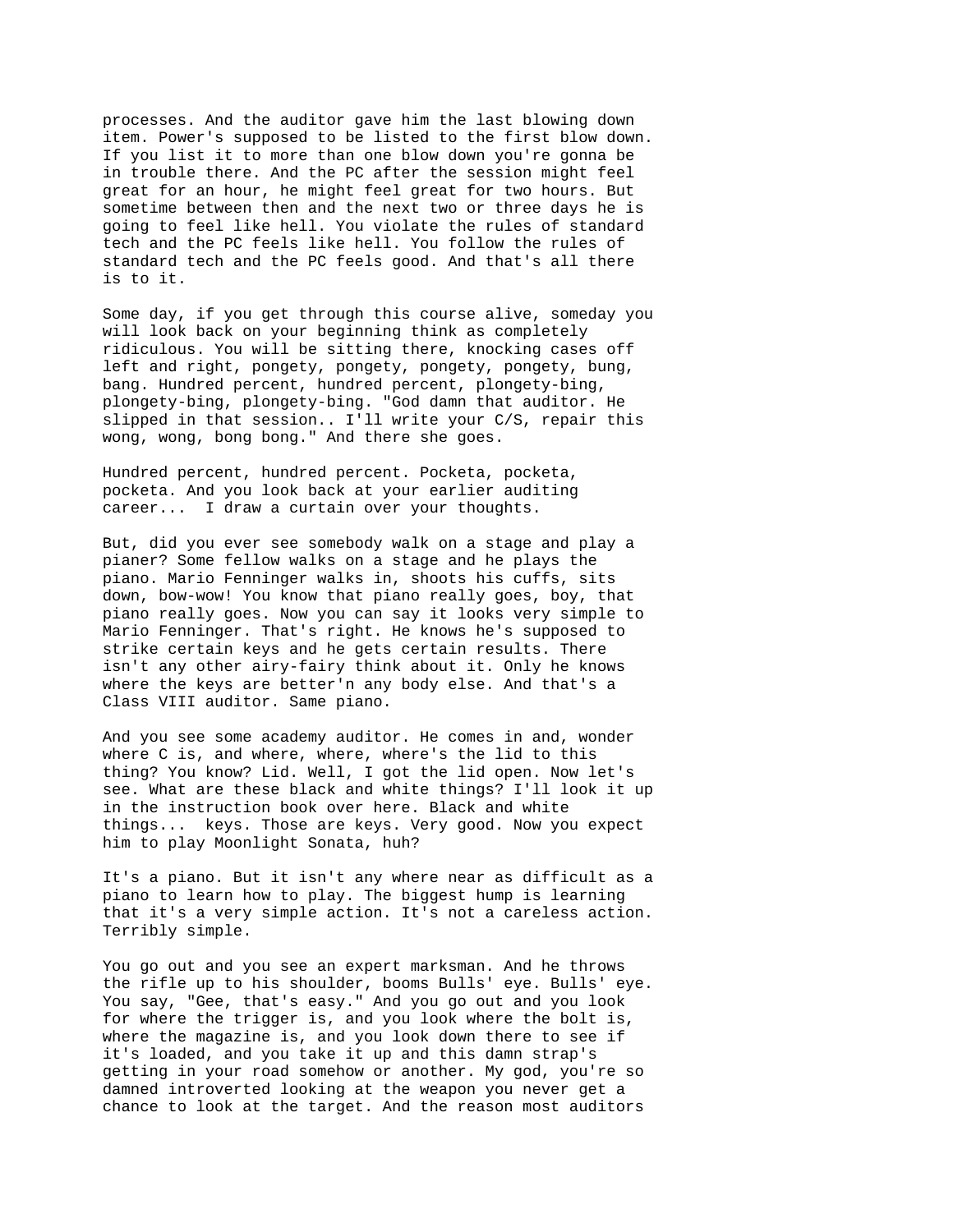never see what's going on in the PC is the auditor doesn't really even know how to handle an E-meter.

He sits down. "I wonder if I've got the sensitivity right. I've got to... I've got to write this down." Never mastered the art of handling the tone arm of the meter with his theme while he's writing down the auditors' report. "And, let's see, what do I say next?" Same thing. He just doesn't know his tools well enough.

You take somebody walks in with a camera. Got a camera? Be's a ruddy amateur. If he's a ruddy amateur, if he looks at this camera, and he takes a good look at it, and he says, "Where's the lens? Where do I put the film in? What is this? What's this glass in front? Oh, that's the lens, yes." And, "I wonder what all these rings are? Well, I'll look it up in the instruction book here. Oh, that is the lens. Now let's see, how do I get this camera open to get some film in it?", and so on. Finally opens it up, finally gets some film in it, loaded some how or another. Then he's going around, "Where's the trigger, where's the trigger, let's see, where's the trigger? Now I'm going to take a picture." And god damn, he's so involved in trying to handle this piece of stuff that he is completely unfamiliar with, that, honest to Pete, the pictures he takes are a complete, stinking disgrace. He thinks he's doing good to be able to point it horizontal.

Now we take some guy, he's got a piece of camera, he's familiar with cameras. He can take this thing and he flips the back of it open, he throws the film in while talking to you about something or other. Sets it up and so forth. Now he looks around, and there's the picture. He hasn't got any attention on that camera, boy. There's the picture. So... , so here, powie. He can see over there, because his attention isn't introverted here. Standard tech then requires that one know his tools, know the laws of the game, know the correct action so instinctively and so instantaneously that he never has to think a thing to do it. His attention's on the PC. PC gives indicator sixteen, the auditor does what he's supposed to do. Just think. Well, what do you know?

Pc's talking about an ARC break but it isn't reading. Now, he knows his technology sufficiently well and he knows the PC talking about an ARC break that isn't reading, it's a missed withhold. ARC breaks that don't read are missed withhold. Standard datum. You don't say, "I think, you know, actually Ron said something about... when the thing didn't read." Nuts! See? It's bonkers. What, what's all this think and cross think, and wonder and so forth? If you hold up your hand and turn your hand over palm up, and then turn your hand over palm down, do you know what you'd had to do as a thetan? If you could think of the number of channels and muscles and nerve centers and things, and this, and so on which it took to turn your hand right side up and upside down, you would go practically bonkers. And I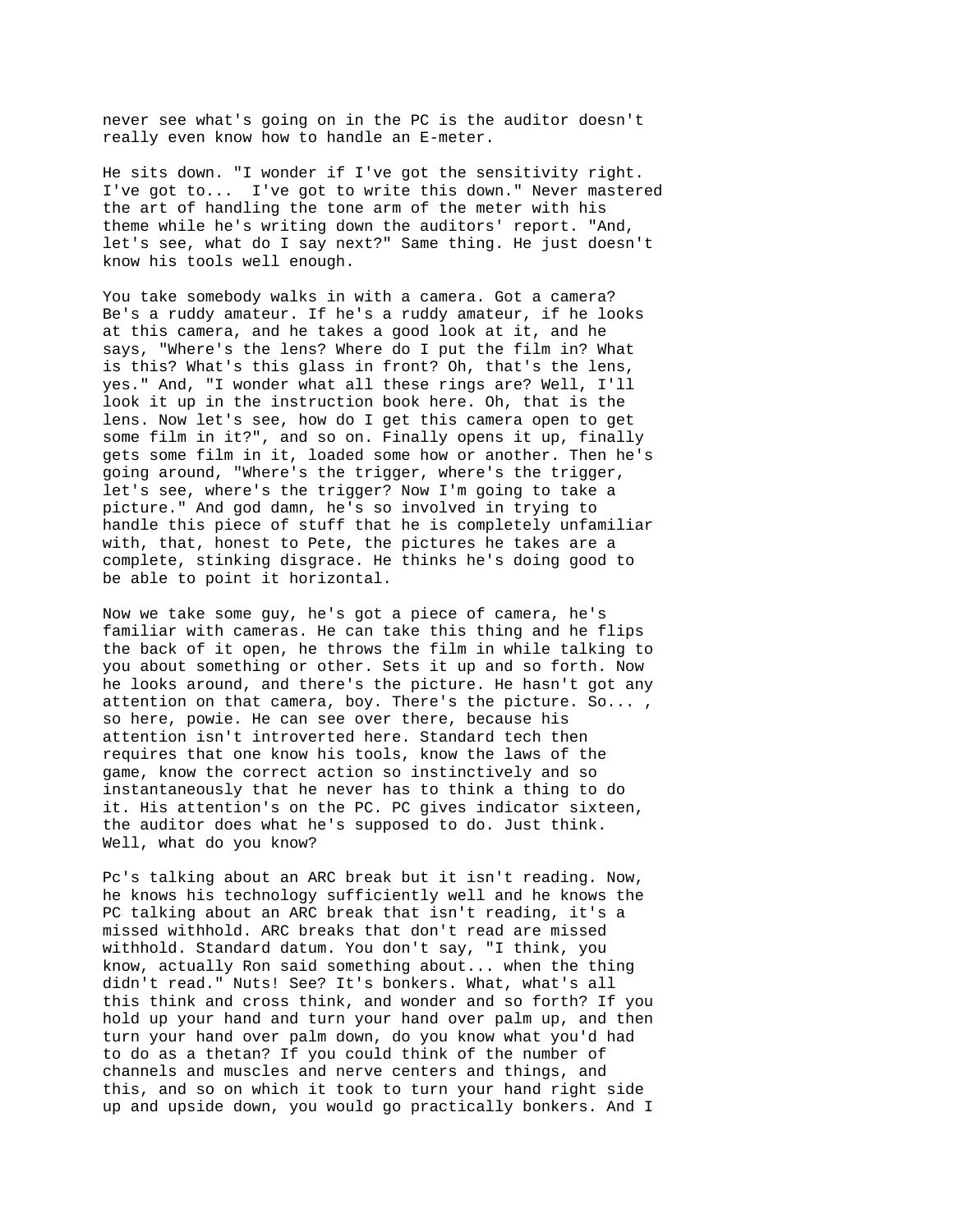assure you you wouldn't be able to do it.

You ask somebody who is a ballerina. You can actually throw off a ballerina who is not quite on the ball, not quite. She puts a good show on, and so on, but she's not quite there. If you say, "How do you balance on your toe?" How do you balance on your toe? Now if she's on the ball she'd look at you and say, "Why, you balance on your toe of course, you idiot."

The great dancer is totally simple. You ask some artist, "How should you paint this picture? What should you do?" Well if he's sort of only painting reactively and he doesn't know his business he's knocked into a cocked hat instantly. He's knocked right off of it. But if he really knows his business he just says, "Ho hum," and goes on with his work. "Why, why do you put green like that? Why do you put a stripe of green like that?", and so forth. And he'd look at you and say, "What? Looks better."

Now you ask some flooky mug, maybe an art teacher some place. And you say, "Now why do you put green across the picture?" "Well, this gives the collateral effect to extensive distance, and balances the color combination, because in actual fact the color wheel, if you see it over here, has complimentary color. You see it's green. And if you don't put green there then you'll get concavity of the lumbosis."

The maddest thing I ever saw in my life. I gave a lecture to a short story class one time. Been giving a lot of lectures to writers classes and things like this in universities and places. And, I walked up on the rostrum, and there were all the assembled students, and lying on the rostrum was one of my current magazine stories, lying open to my story, which was the lead story of the magazine. And the instructor had taken every single one of the sentences of the opening of the story and deep into the body of the story, and had marked each one of them for shadowing, suspense element, you know? And all according to a technology which I knew, but I hadn't thought of for years. And I was fascinated. I looked at this, and just for a moment wondered how it would be to be all thumbs, so you'd have to, while you were writing a story say, "We had better foreshadow some action."

Now. If Scientology's definition is the road to truth, then what are the progressive grade processes? They are those barriers in that order which keep a person from going forward to an ultimate truth. So if you looked at a normal PC you might see something on the order of where he is parked in diddy-wa-diddy. You ever hear of diddy-wa-diddy? That's actually ten miles on the other side of hell. And that's where the people in hell go on their night out. But anyway, he's over here in diddy-wa-diddy. Now he's going to walk all the way, the whole route. See? Now these grades are the gates across the road.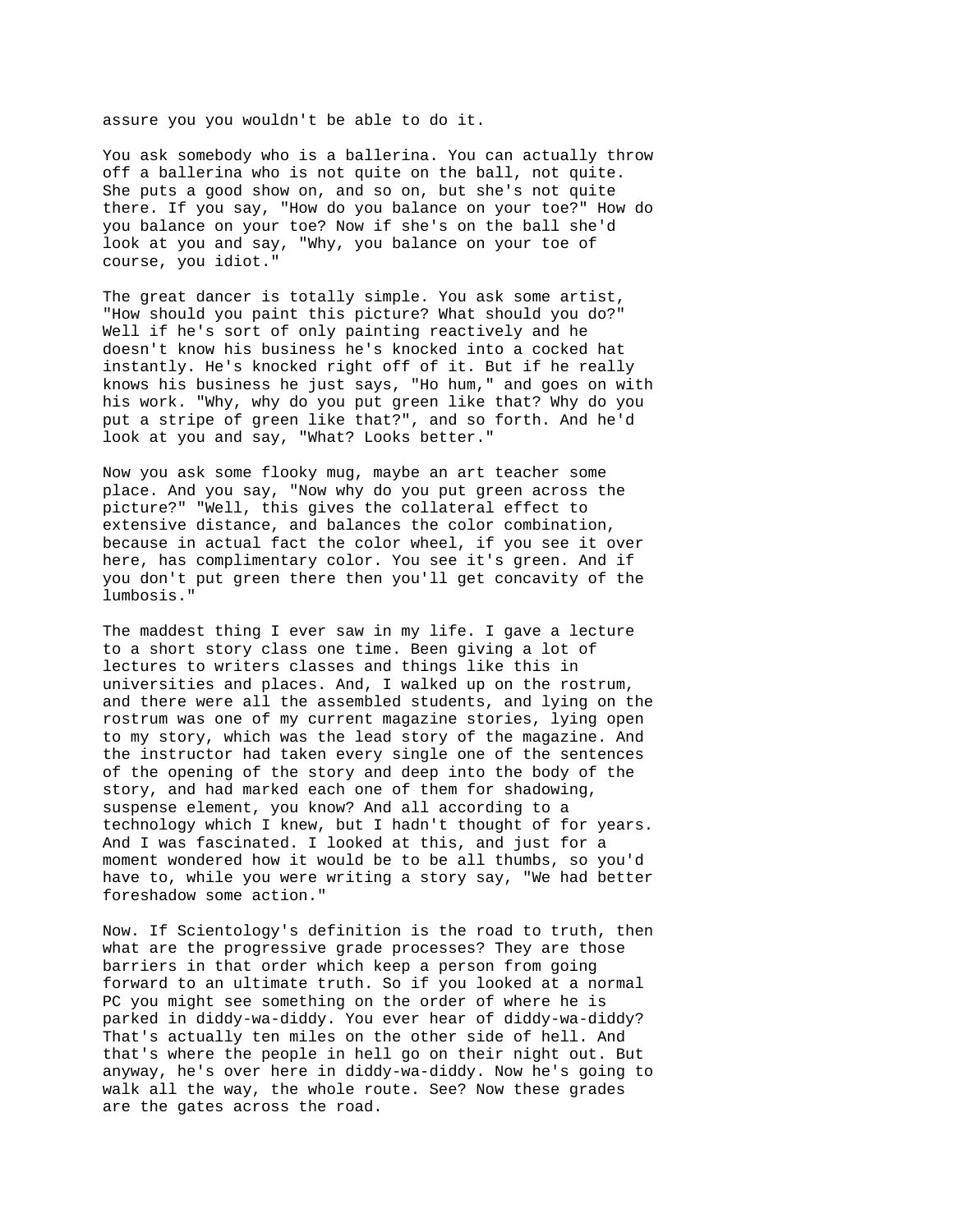One, nobody knew the road. They didn't know he was down there. They didn't know any of the gates across the road. And standard tech simply takes this fellow, and it walks him right straight up the lines through these exact gates. And if you walk him through any other gates you're just detouring. There aren't any other barriers on the track. These are the shut gates on his road up the line. And they are the grade pro-ces-ses, and it isn't just an illusion. It is the fact. And because it is a fact, if you know your job expertly, you simply go along and open these gates for him, shove him through, go to the next gate, open it and shove him through, and open the next gate and shove him through.

Now there's eight thousand, seven hundred and fifty billion other things you could do with the case, none of which would put him any further along the road he's supposed to travel. But boy, would they be interesting. And any time else in man's history all they've done is they did find out there might be somebody in diddy-wa-diddy, and they just sent him a little closer to hell. Didn't even have the dream that there might be a road out. So how far up the line do you have to come to grasp this thing called standard tech? There is a guy, there's a dream of a road out. There is a road, there's a complete ocean of wrongnesses, but what has been isolated are the exact barriers to the exact road that takes him out. And he goes right up the line.

## Brrrrrrrmm!

Now along with that is the communication of the technology and the training technology of the person to teach him to do that. These are fantastic wins. They are so airy-fairy and so starryeyed, and so far beyond anything man ever envisioned. There all by itself it's a little bit hard to grasp. But you just accept it. It's a road out. There's a dream to get out, there's a road out, there're just exactly so many gates across the road, standard tech, one right after the other opens the gate, and standard tech, when the guy has gone over in the left field, right field, off the road, into the telegraph pole, something like that, also gives you the technology of taking him out and putting him back on the road. And there aren't eight ways to do it. And it doesn't require any opinions.

Let's say we've got a concrete path that goes from A to B. And we start walking down this concrete path. And all of a sudden somebody rushes up and says, "Actually you're supposed to walk over there in the gravel along the side of the edge of the mole, you know, and you swim for a little bit, and that's really how you get up to B." What kind of a jackass is it that would walk over to the mole and jump in? Well he'd have to be somebody who didn't have any idea there was any, any concrete walk there. Well the first thing you learn about standard tech is, one, there is a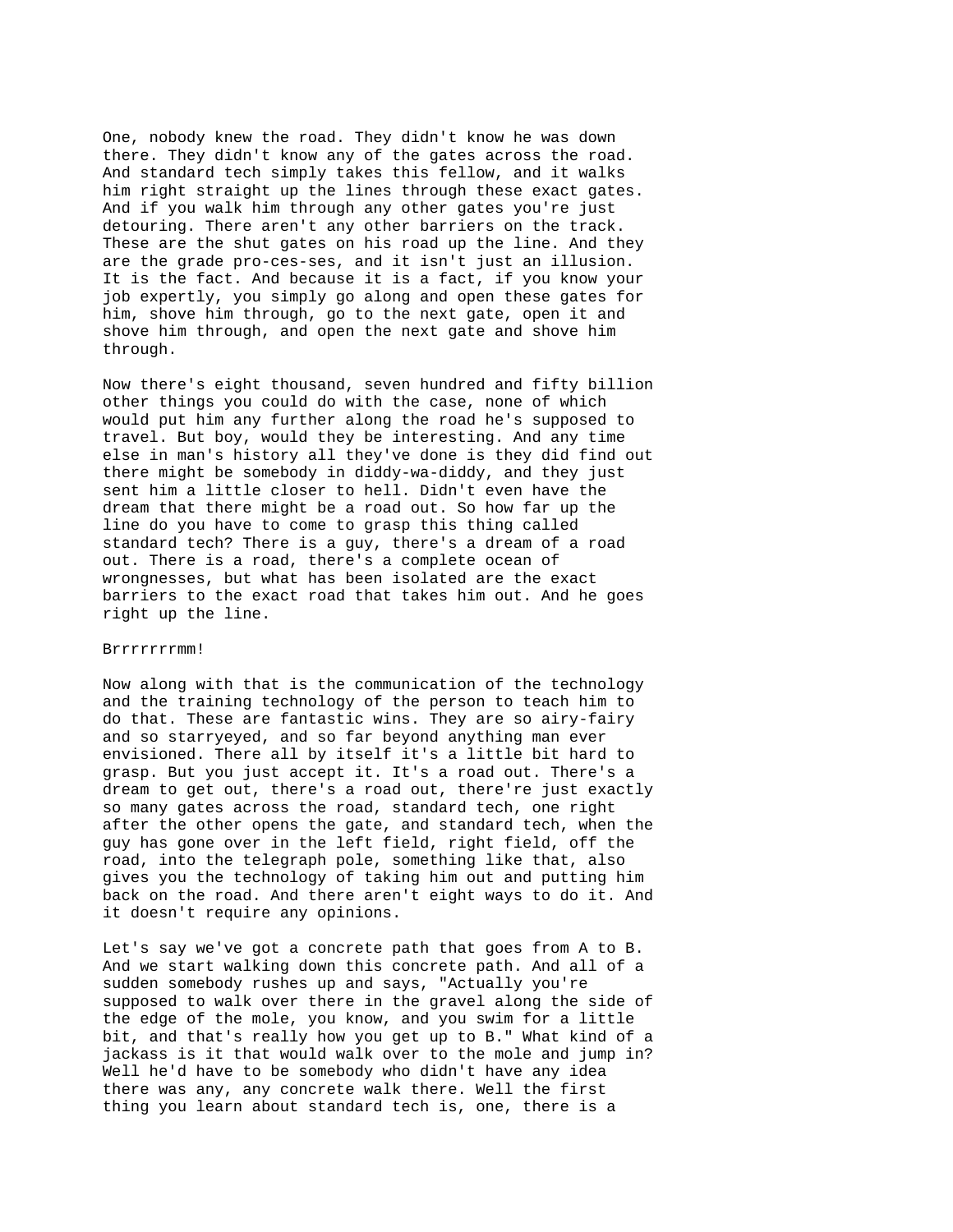walk there.

Now one of the ways you learn this is subjectively. Now I don't want to invalidate anybody's case. I don't want to invalidate anybody's reviews. But this pile of crap I've got sitting here is how not to do it. Now also, there's an infinity of ways not to do it. You can always have an infinity of wrongnesses around one rightness. And the rightnesses are very few. So if you learn the rightnesses well then the wrongnesses, to hell with it. Do you follow? You can get an infinity of ways to do something wrong. Well work it out for yourself. Start counting up the number of ways to sink a rowboat. Those are all wrongnesses. Now the ways to row a rowboat, if it is a rowboat, not a sculling boat, you can stand up and row it, you can sit down and row it. You can row it with two men, you can row it with one man. But the right way to row a rowboat is to put the oars into the water and apply some energy to the handles, pick the oars out of the water and replace them into the position where they can be reinserted into the water to apply some energy.

Now somebody comes along and he says to you, "Yes, well how do you row a rowboat?" "Well, there's several ways you can row a rowboat, that's for sure. You can stand up and face the bow, you can sit down and face the stern, you can stand up and face the stern, you can put a man on the right oar and a man on the left oar, you can have two sets of oars." Sounds like a lot of variables. But let me point out that the oars on the right side and the oars on the left side of the boat are doing exactly the same thing, no matter what arrangement is made. If you've got a trireme, a bireme, it doesn't matter. If you've got a life boat, if you've got a little fishing dory, you're doing the same thing in each particular case.

Now if you lose sight of the fact that the oar is supposed to go into the water, and push the water back, if you lose sight of that, you may have a great deal of theory, and a great many questions, but the boat won't go anywhere.

That's normally what happens to science. Somebody finds out about rowing a boat. And then for years and years and years guys add to it, and eventually the rowing of the boat no longer functions. And the boats don't row any more, and they have to invent an entirely new technology of getting through water.

You think I'm kidding. The movies, the movies show us in biremes, old men-o-war with double oar banks of Greek times, shows us, shows us all of these oars going, while somebody is going bong, bong on drums, or something at the back of the boat, in order to keep all the oars in turn. If you take a life boat out and every rower on the starboard side fails to exactly follow the motions of the aftermost starboard rower, who's called the stroke oar, and if the port aftermost rower, who is the port stroke, does not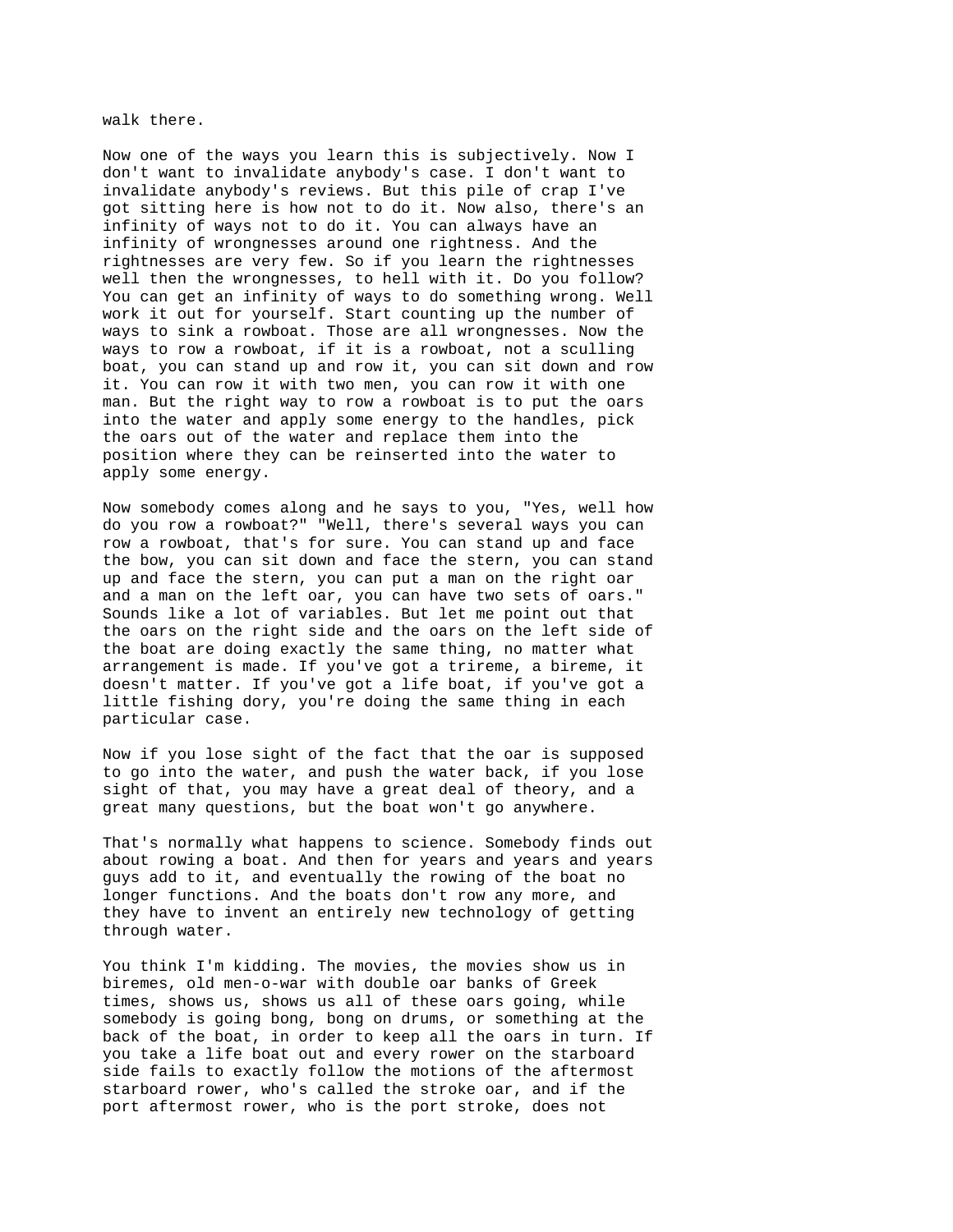follow exactly the motions of the other stroke, the boat looks like a centipede with busted legs. Man has actually pretty well forgotten how to row boats. Mass rowing of boats. Big boats. Because they let the coxswain count. And you hear all your demonstration when your coxswain count the stroke. The coxswain can't count the stroke. Strokes are counted by the stroke oar. There wouldn't be any reason to hammer a drum because nobody's following a drum, they're following a stroke oar. So why, why would anybody pound the drum just for one oarsman? You could sit down along side of this oarsman and say, "OK. Stroke. Stroke." There's no reason to waste your lungs. As a matter of fact the entire rowing of the boat is going to be completely ruined. It looks like some wildly galloping centipede going along.

Now I know very well that they did it properly in Greek and Roman times, because they speak of the white wings out of the galleys. The white wings of the galleys. Now you'd immediately, in a sail period and so on, you'd think they meant, think they meant canvas, or sails, or something. They didn't. They meant those double banks of oars. Because it looks just like, it just looks like a big bird flying at you. The oars are flapping, see, on both sides. You see them go up and down. Looks like a flying bird that is sitting down in the water. They never rowed that evenly by calling a stroke or with drums.

And the other day I was looking through a book as to how you rowed a life boat. And it said the coxswain called the stroke. He doesn't. If he does, nobody can row the boat.

So look, if this fundamental piece of technology can be wrecked by the simple action of making the wrong person count cadence, or rhythm, do you see that a workable piece of technology is very easily unsettled and upset?

So the thing that keeps standard tech standard is following standard tech, not anybody else's advice. So somebody comes along and he says, "We got a brand new process which is riddlediddle-de-poggle-dings, and so on, and we've got this brand new meter which we attach to the toes of the PC and it makes him wiggle his ears." Well, I'll probably still be around.

You'd better send it to me for a check up to make sure this case... I'll tell you something absolutely ghastly. In eighteen solid years of research I kept the door wide open to any research suggestion of any kind whatsoever. And from the moment I wrote the last sentence of Dianetics the Modern Science Of Mental Health, right on up the line I would have been only too glad to have accepted a workable action. But every time I did it got us in trouble. It might have stayed with it a short period of time, it might have appeared workable a short period of time. But in the final analysis it got us in trouble.

I know how little things can change. And what you haven't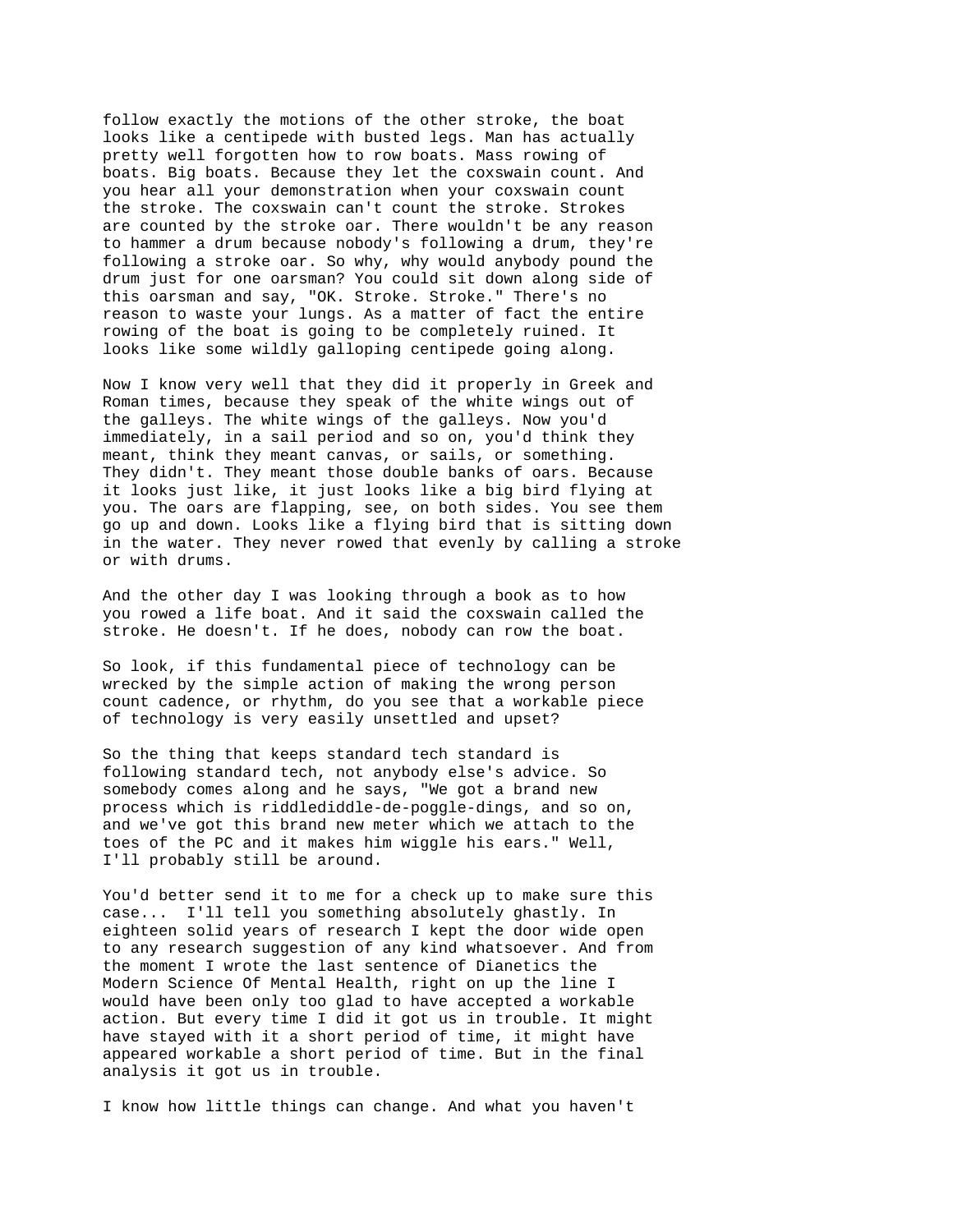watched is that Scientology and Dianetics were developed grade by grade. 1950, running of engrams. Running of engrams.

Fascinating. Just before the running of engrams there was Straightwire. Then engram running developed heavily. Secondaries, secondaries were developed in their proper position and place.

The whole subject evolved along this particular line. And do you know why, and what was the clue? And why these became the grades? And why these are run in that sequence? It's because they're the collection of those things which, if violated, prevent any advance of the case. If one of those things are out, then the case never goes OT. Simple. And it's in that sequence. And the width of the road is about one onethousandth of one micrometer. The variability is zero. The wins are one zero zero. There's a brand new approach. You're looking at a new world.

Now, somewhere up the line you get to start auditing this. And when you start auditing this you're gonna get so damned dizzy and power-happy somebody'll probably have to shoot you down with a shot gun, because a guy just goes completely wild. Normally speaking he goes wild on this. He, he does exactly right, he does exactly what he's supposed to do, the PC all of a sudden goes zzzooooooommmm, just like he's supposed to do, and he all of a sudden realizes he can do it. And you can't speak to him for days. And then the mistake he makes is he now thinks he can case supervise also. This is another field. It's based on the same principles, but you have to know. If you have to know it well to audit it you have to know it ten times as well to case supervise it.

Now, I, I know, I caught that, that there'd been one or two people in this class who were case supervisors at Saint Hill, and so forth, and you can put it down to my charity that you haven't been ground up for hamburger. Because what I see here, wow. I taught you better than this.

There was a thing called standard tech. There has been a thing called standard tech since 1966, but nobody's caught the brass ring. So I'm putting that brass ring firmly in your paw. I'm not trying to make you guilty, I'm merely trying to give you one hundred percent win. One hundred percent. If you get less than hundred percent, you goofed! If you get less than one hundred percent as a case supervisor, you goofed! Less than a hundred percent as an auditor, you goofed. Some of the goofs are beyond your control. And sometimes you hit a real goof that you can't do anything about at all. And those are the goofs which you shouldn't goof on.

You told the auditor to do so and so and so and so, and the auditor did something else! He just got a letter from yongo-bongo, and yongo-bongo, he said, "When I was studying yogi, I found out that if the preclear sat in an ibis position... " He really decided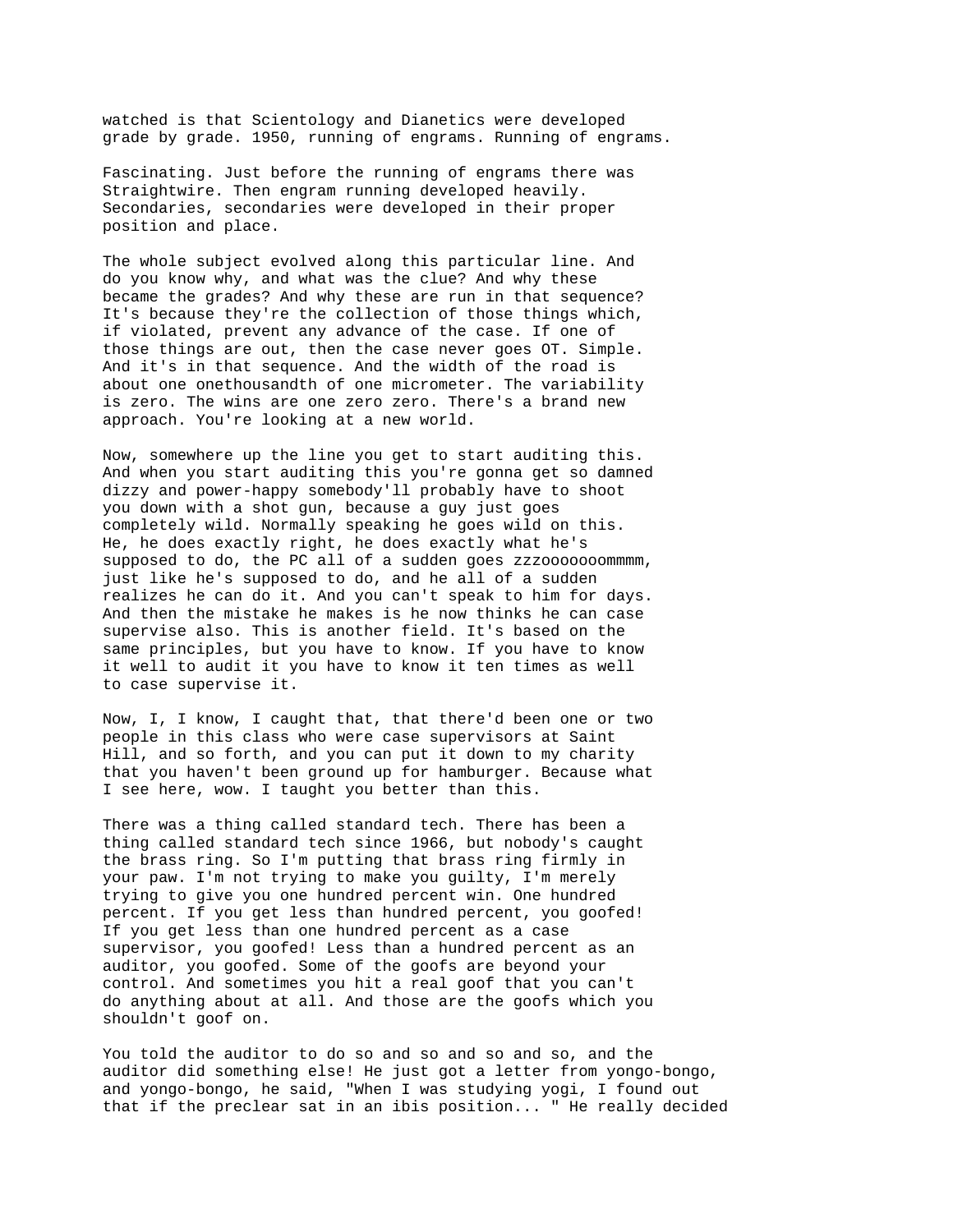he'd try that, see, and he didn't follow your C/S exactly, and you've got a loused up case. And then, because it's going to be a day or two between sessions, he goes and walks under a street car. And that cuts your percentage, doesn't it.

Cases that are well audited don't go to ethics. Cases that are badly audited wind up in ethics.

All too often.

Now, when you're dealing a purity, when you're dealing with a purity of technology, the weapon in your hands has such velocity, that it isn't the airy-fairy days where you couldn't cut below the reality of the PC and louse him up. There were years past where the technology as it went along did not plow under and overthrow the reality level of the PC. Well you're not dealing with it now. You're dealing with the pure dynamite.

Now an explosives expert has often been known to carry nitro glycerin in a flask in his hip pocket. All he had to do was back up suddenly into something and he would have fragmented all over the landscape. I've seen dynamite men sit on boxes of fuses, smoking. And yet here's this guy who is the nitro glycerin soup expert, the soup expert, and somebody else even looks like he's going to touch a bottle of soup and he practically throttles him. You walk in toward the dynamite powder house with a cigarette in your hands, and the guy who is smoking his pipe on the box gets up and kicks you the hell out of the yard. In other words, he knows enough about it, so he can ride it close to the edge. And he's also smart enough to know you'd better not let anybody else. Do you see? You're dealing, actually, with terrifically powerful technology. Used right, it just shoots a guy to the moon. Goofed up, pooey. And goofed up cases are too many.

Now it takes a supervisor who knows his business. You can run engrams on somebody, you can do this with somebody, you can do that with somebody, you can run various processes, you can run... If you can get an idea of a, of a highway running through the middle of a lot of blackness and a lot of little pathways, and all that sort of thing, you can run any of those little pathways. You can run any of those open fields. You can do anything out there that you want to. You can goof around, and flubble-dubble, and bobble-fobble, and, and so forth. PC isn't getting anyplace, you can't do him any damage to amount to anything. But you get on the main highway. It is such a straight highway. The actions in opening the gates are so positive, that when you goof that up the PC will goof up. Do you follow?

Now if there's a big question in your mind as to whether or not Scientology works you shouldn't be studying Class VIII. Because, one is expected to be a sufficiently expert auditor to produce some result, such as a touch assist. He should be able to do that, and achieve some result. But if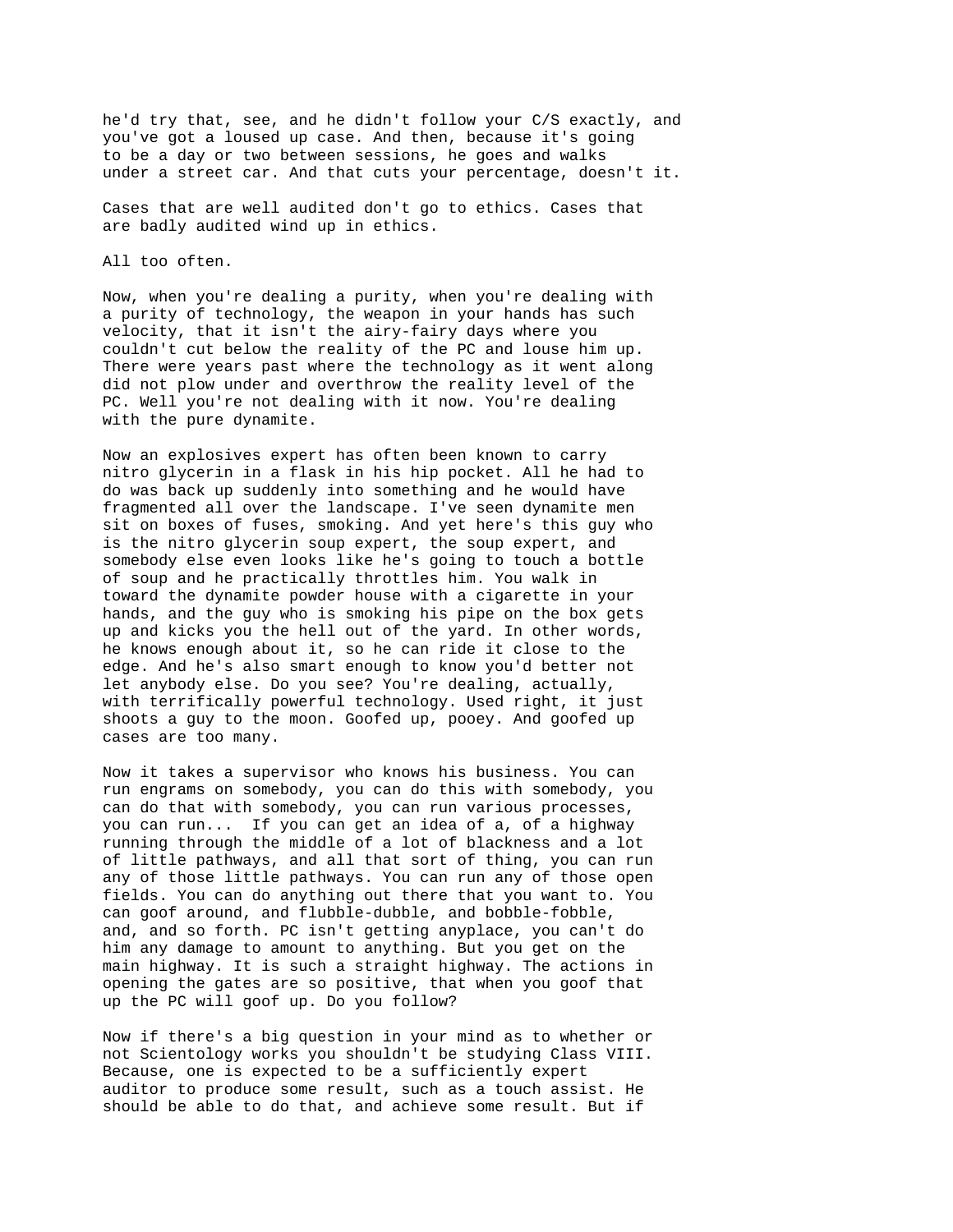one has got big questions about this and that, please recognize them for what they are. They're just confusion blowing off. There is just about as much question in running a rehab, or the mechanisms of rehab, there isn't any questions concerning it. There are no questions with regard to listing. There aren't any. You list. And you list it as long as it contains an item on it, and two on the list you extend the list and give the PC the item, and what the hell.

I mean, this is something like saying a box of matches on the table is either full of matches or it's not full of matches. If it is not full of matches and the matches are dumped along side of it, and if the object is to restore it, you pick up the matches, put them in the box, and put the box together again. And you have a box of matches. I mean, it's open and shut data like that, I mean it isn't any wibble-wobble-wooble, it, it's just truth. See? So you start watching for these simplicities. But what does it take to be totally simple? It takes a total knowledge of the lot.

Save such familiarity that you never even have to think to do it. Now how often would you have to field strip a rifle so that you could pick it up, put the cartridge into it and fire it, without even thinking? Well, there's a rifle... Clank, boom. Poom! How often would you have had to have field stripped that rifle? Probably dozens of times.

Back in the days when medicine was medicine, and not Parke and Davis and other drug companies pushing their stock up, a medical doctor used to have to identify all of the bones of the human skeleton, blindfolded, by touch alone. Interesting exercise. Well what would be the point of such an exercise? Well, it's kind of pointless, you very seldom operate in the dark. But it sure as the devil gives you familiarity. You know what bone is where when you've done something like that.

Now, there're various actions and exercises which you can do, and you can action them and exercise them. But if you have any comm lag, if there is any comm lag between your think and the datum you're trying to get, you don't know standard tech well enough to do it. If there' s any comm lag in you instantly thinking of the law of listing that you need to apply at that instant, if you had to think of it as a law of listing, as something that came off of a bulletin, you haven't got it yet. You understand? You have to... It's a total. It's a total. You own it, you do it, and so forth. You look at the list, and it isn't, "I wonder where all of it... ?" You look at this list, you say, "That list isn't correct." You just look at it, as I would with any of these, oh, I could do this at random. List just incorrect. Yes. Good. Yes. Yes. Didn't find any correct list.

Well anyhow.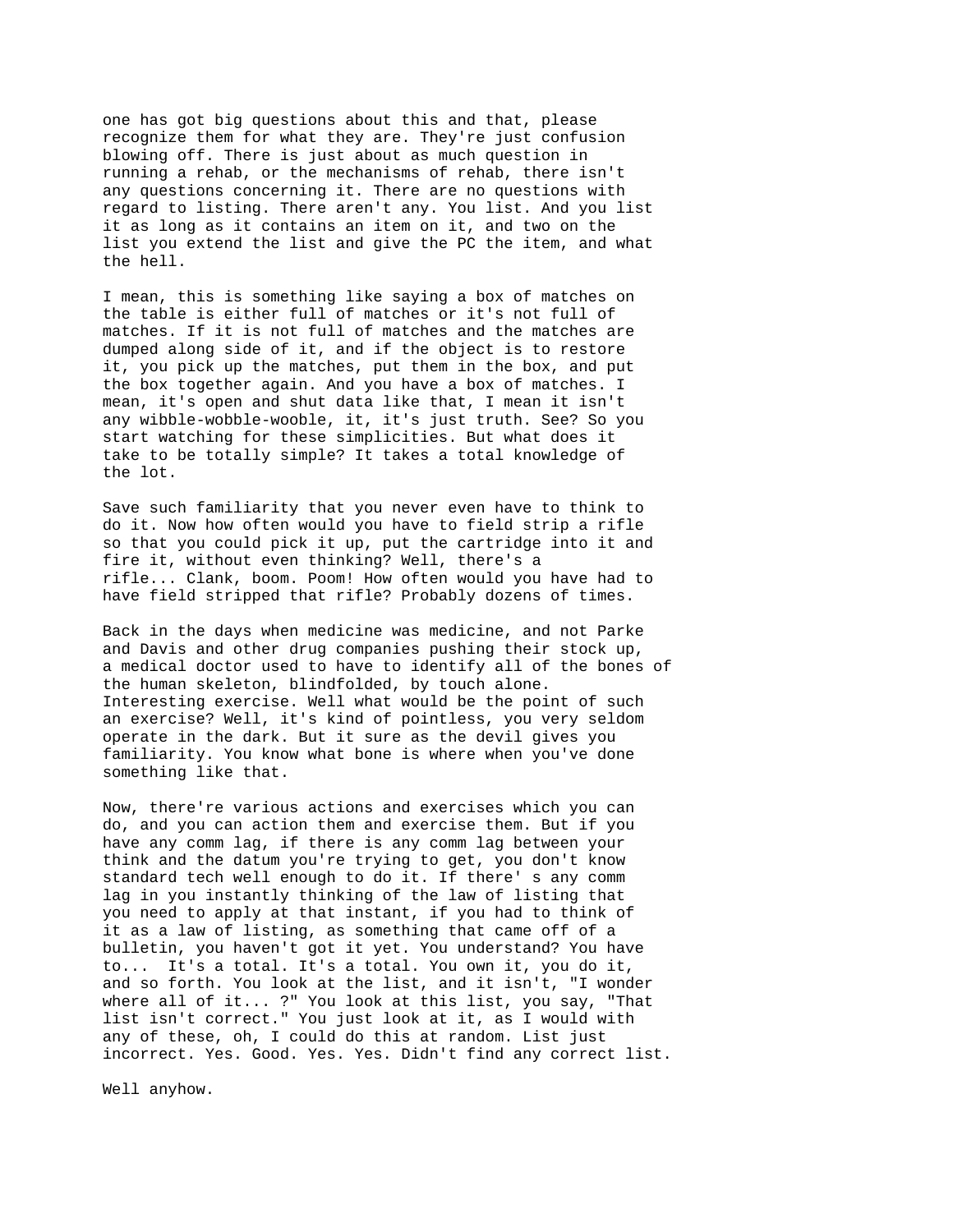Imagine a case supervisor now who would have to have his whole bulletin file along side of him to have reference to go over and find any of the errors which had been made in the session, in order to order them corrected, in case... The trouble I have in case supervision is trying to read the auditors' writing. It's that degree of simplicity. I know my data. But you say, "Well of course you know the data. You wrote the data. Naturally you know the data. You developed the data." Well listen, god damn it, I've developed more data than you ever heard of. You know? I've just developed data by the wow! The total notes of Dianetics and Scientology, the total tapes of Dianetics and Scientology, are an ocean of data. Tremendous, fantastic scope.

How is it that I know these central data so well? When I started doing CCHs, when I started doing model session, I set myself up just like you. And I drilled it 'till I knew it cold. I could write down the laws of listing again after a lapse of several years, even though the bulletin that recorded them originally had been removed from the lines, and I wrote them from memory, and I think it took me something on the order of about fifteen, twenty minutes. The slowdown was Alex Sabirsky's ability to keep up with my writing.

Now I know more phenomena than you can count, which are contrary to those laws of listing, which seem to be this, which off woff phenomena than that or is it the other way?, and so forth. How is it that I would know those laws of listing? Well, I had to keep check on things that didn't have variables. I eventually isolated those things and they're the things with no variables. So I had to write all those things down. I had to know those. I had to read them back. I had to remember these things. I had to know 'em. You think you're studying this subject, why hell. I've studied ninety five times the subject you ever studied. Alright, then how is it that out of this whole body of stuff I can pick so neatly this and that, and so as to do a case supervision about as fast as I can read it? It is knowing my data. Knowing which datum is the datum which applies at this particular point, and what datum has been violated and otherwise.

And you've got the same data I've got in your study packs. Simple as that.

I don't do these folders from crystal balls, boy. I do these just, these folders against the most concise series of data you ever heard of. Srrrrrp-boom! We cracked a case today down the middle. Down the middle, cross-wise and diagonally. It was just about, he'd given us a bad time. We keep cracking 'em. Knowing the data. Knowing the exact, basic rules and laws.

Now there's something funny about all this. I know a lot of other subjects in which such data occurs. I can give you the datum of Freudian analysis. I'm a very good swami. I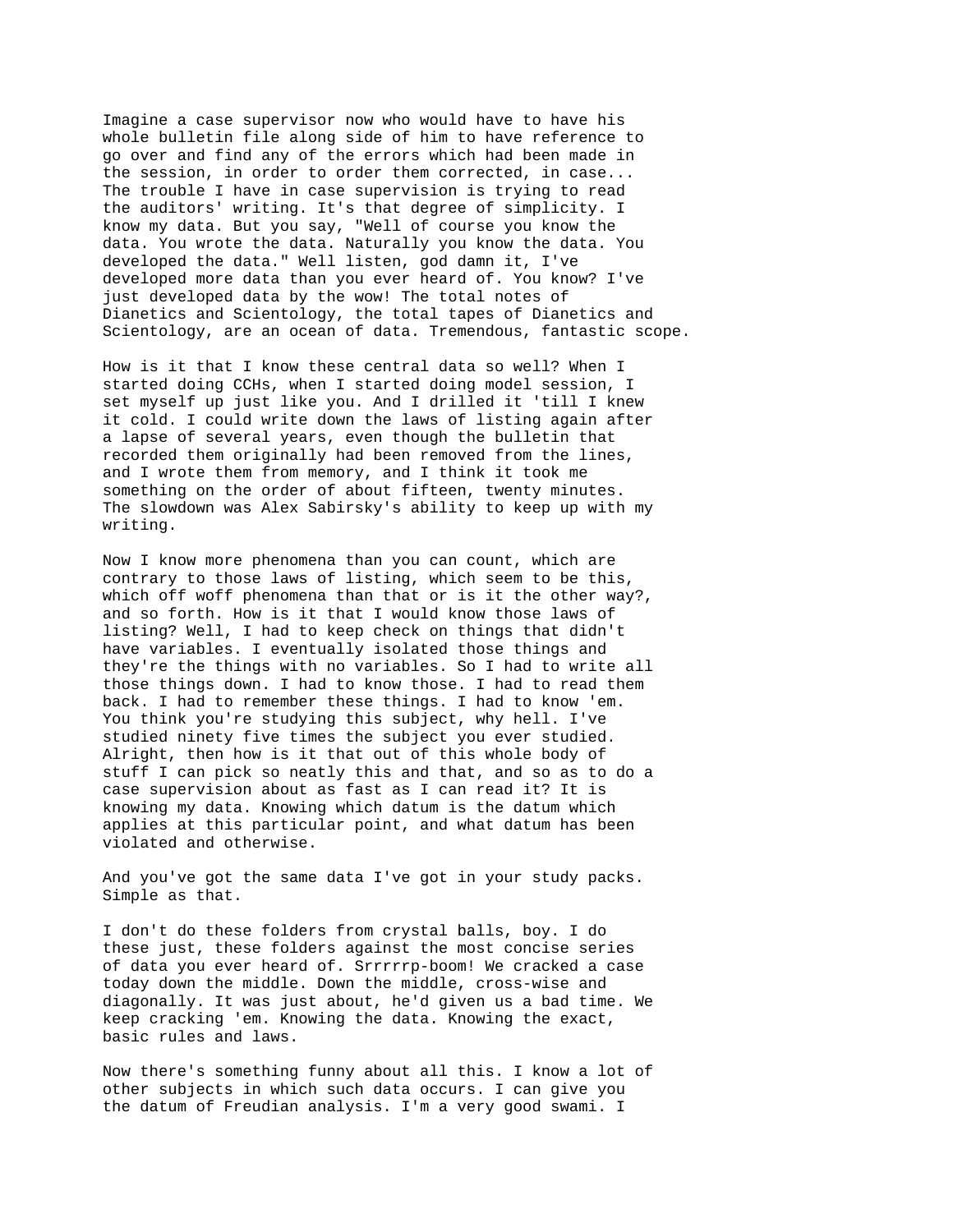can read minds so as to tear your skull off. Good at it. Don't ever do these things. Still know the data in connection with it.

Why? Then out of this tremendous body of information are we stressing just these data? I've got us the widest possible selection. It's the evaluation of importance, knowing which point is valuable and what is trash. It is knowing where the main line lies and where it doesn't. I wouldn't give you spit for any datum in Freudian analysis. I wouldn't give you dog spit for it.

In fact Freud and Broyer probably should have been stood up against the nearest brick wall and shot unpleasantly, with dull bullets.

You've always heard me be polite on that subject. I'm taking down my hair. I'm talking to a Class VIII student. What a lot of crap. You know who they really were? They were some guys who had found out how you could take the work of Charcot and Mesmer and persuade people to do things against their will under pain-drug hypnotism. And there isn't an analyst on the planet who ever does anything else in the... It's a method of shaking people down and bending their will. Brayer and Freud, in 1891, were agents of Kaiser Wilhelm Hogensoloven. And they were dedicated to making politically-minded changes for him. A bunch of crap. A complete swindle. Just a hypnotist. So he invents the libido-dibido theory, and he goes poogly-poods and ids, and Greek mythology, and bah! There're certain principles involved in any savage and primitive think that you can use. Certain principles involved. There's certain magical principles.

There's opening up somebody's memory, making him, forcing him or persuading him to remember something painful, and so forth. These are known to every medicine man, every swami there is. How is it they knew it and never used it, huh?

Right now, right now the beautiful technology, heh, of these characters is turned against Scientology, because the politicians you hear crying out against them have wives who have been violated by psychoanalysis. They are under the influence. There are thousands of zones where data could lie. There're billions of zones where, that you could consider truth. There's a whole universe out here full of crap and bucks And I show you one little, narrow line that goes straight through it, like a shock, and a few gates, which if you open them exactly correctly, somebody goes out like he is on a rocket ride. So if you ever mention to me again a question about something over in left field I'll have you spanked. This is a lousiest thing - what the hell is anybody doing wandering around over here in left field? Here's the main road. Let's get on it, let's find out what the principles on it are. I didn't mean to curse you that mildly. Here's the main highway. Now knock off the mucking about and get on it.